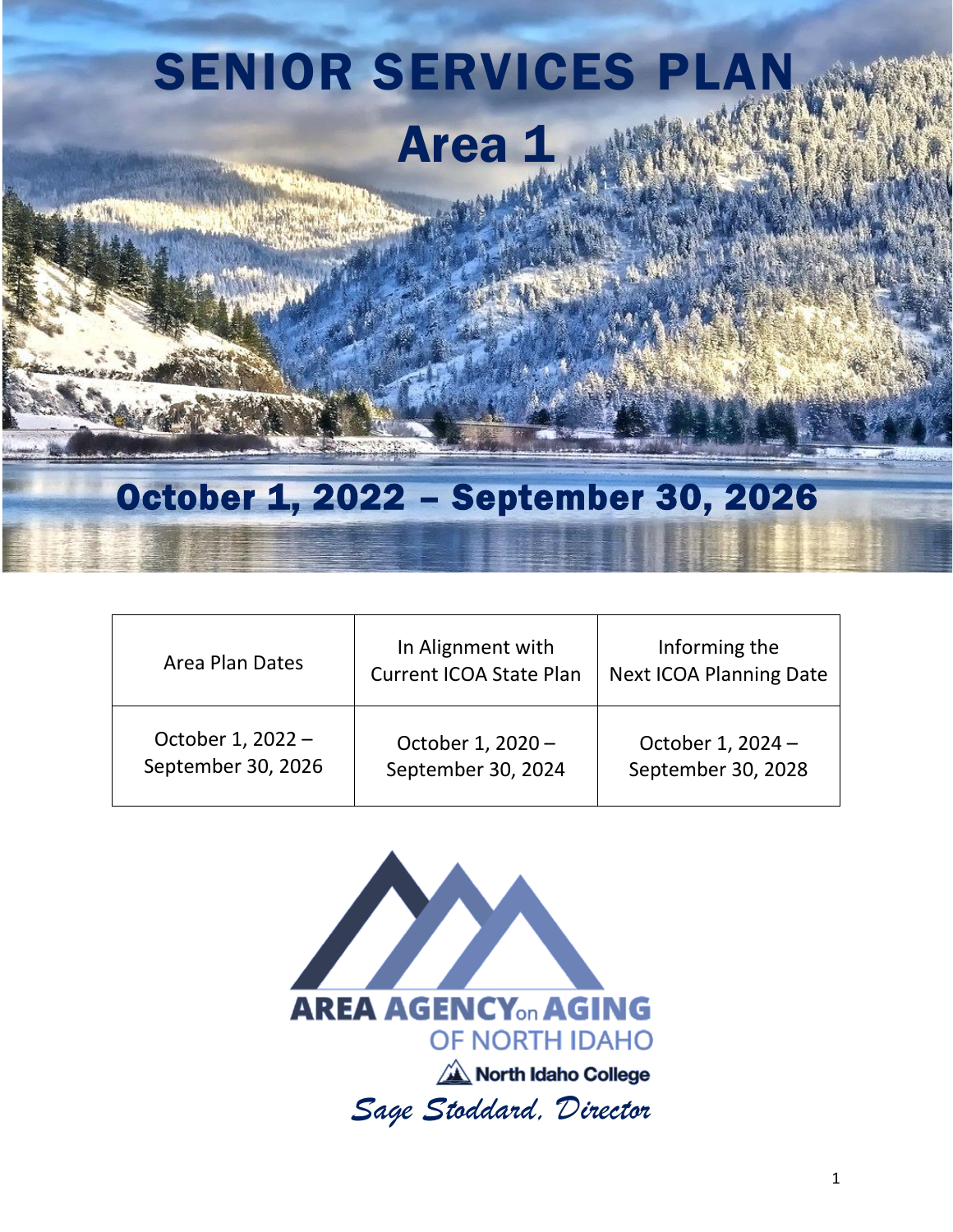# <span id="page-1-0"></span>**Table of Contents**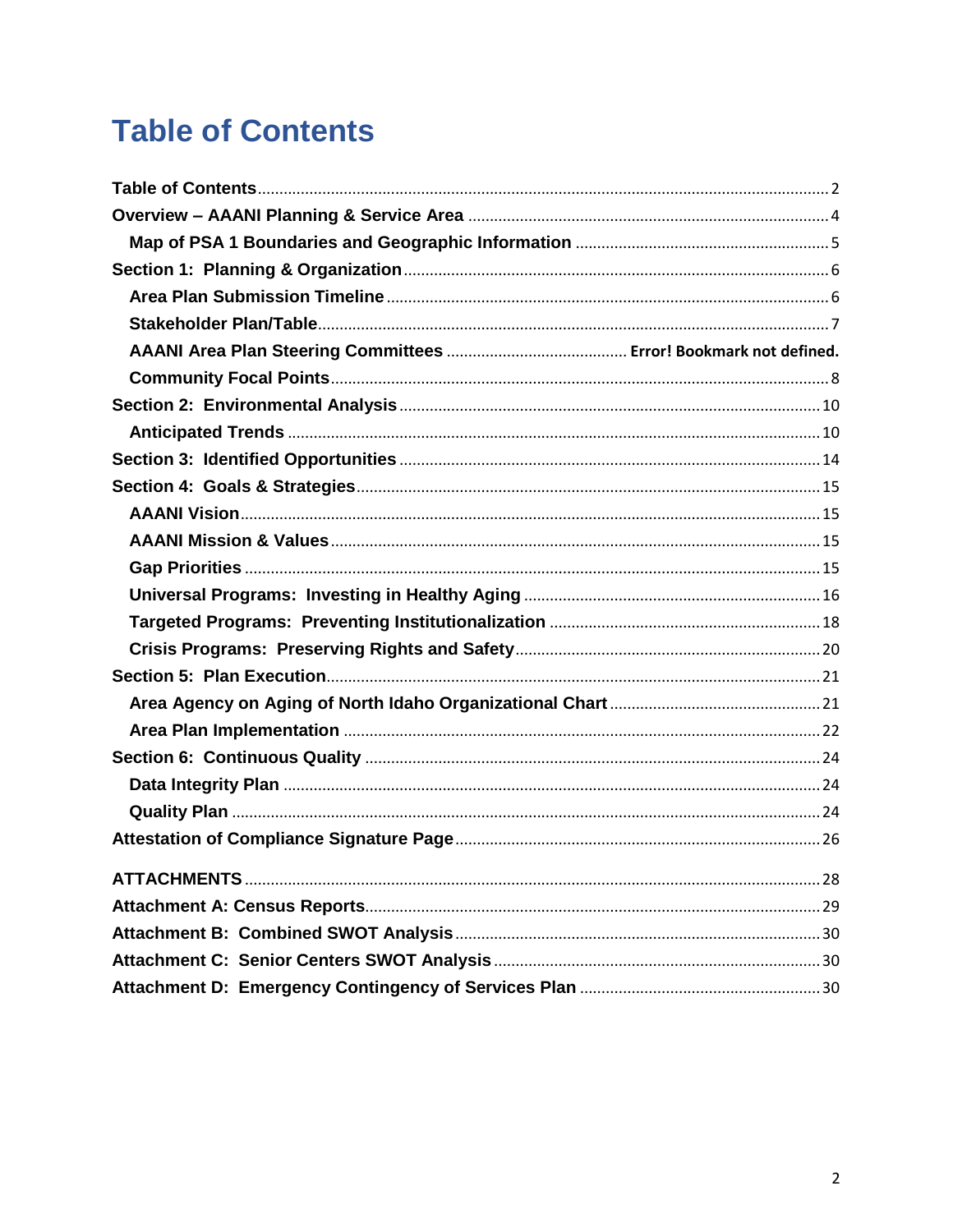# **Executive Summary**

Every four years, with annual updates thereafter, the Area Agency on Aging of North Idaho (AAANI) submits an Area Plan to the Idaho Commission on Aging (ICOA) for approval. An Area Plan is required to continue AAANI's receipt of federal and state funding allocations through ICOA.

This Area Plan establishes a "Single Access Point" for all Idaho consumers living in the five northern counties that comprise Program Service Area 1 (PSA 1): Benewah, Bonner, Boundary, Kootenai, and Shoshone counties - providing universal connectivity to resources and services that maximize independence and quality of life for older Idahoans age 60 and over, individuals with disabilities and vulnerable adults 18 years and older and their families. It also provides opportunities for individuals to access private and public, long-term care services and other resources.

In developing the Area Plan, the AAANI applied ICOA's statewide goals and objectives approved by the Administration for Community Living (ACL). The Area Plan serves as a road map for the AAANI in its PSA. Data gathered through qualitative and quantitative analysis of the PSA 1 and included herein, informed the development of AAANI's strategies, baselines, and measures throughout.

This Plan is supported by performance data, baselines and benchmarks to ensure services set forth by the Older Americans Act of 1965 are delivered efficiently and effectively with the best available quality. The Plan also identifies those partners who, through coordination and collaboration, will help us both reach our targets and identify any needed changes to help overcome service delivery barriers.

The AAANI created a standard set of questions utilized to identify and assess its internal capabilities, resources, and strengths that can be leveraged and encouraged to maximize its goals within its PSA. These questions were uniformly posed to community organizations, contracted providers, our Advisory Council and agency staff. The results of these inquiries were used in developing and shaping this four-year Area Plan.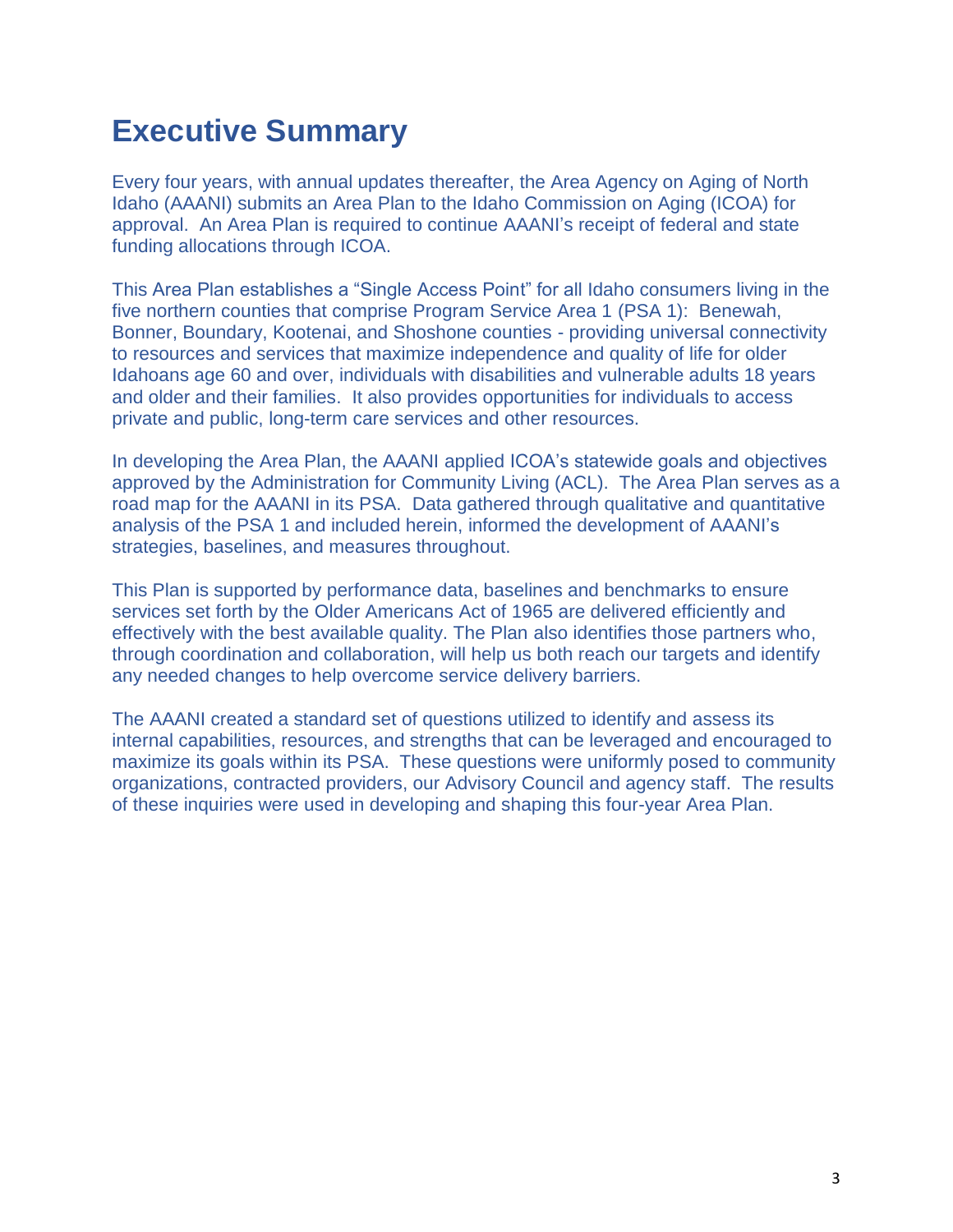# <span id="page-3-0"></span>**Overview – AAANI Planning & Service Area**

The AAANI is responsible for serving older residents of PSA 1. It operates as a part of North Idaho College and serves the geographic region commonly known as the Idaho Panhandle. This region includes five counties: Benewah, Bonner, Boundary, Kootenai and Shoshone. While the beauty of the North Idaho landscape beckons many to reside here, that same landscape causes some accessibility hurdles. Much of the landscape is rural, mountainous terrain that encapsulates many rivers and low and high-mountain lakes. Throughout its entirety, PSA 1 experiences significant annual snowfall for an average of 31.4 days and 60.5 inches per year, spanning from October through March, creating transportation and surface-clearing issues. Additionally, the State of Idaho ranks 47<sup>th</sup> in the U.S. for internet coverage, speed and availability. PSA 1 can, and does attest to Idaho's shortfall regarding internet access. PSA 1 is ever-mindful of these challenges in its approach to planning and service delivery, as we continue to search for new ways to improve accessibility.

North Idaho College, the sponsor of AAANI, contracts with ICOA, which is the agency of state government designated by the Governor as Idaho's State Unit on Aging. ICOA monitors the AAANI's compliance with all state and federal requirements pertaining to programs funded under the Older Americans Act of 1965. Under the guidance of ICOA, the AAANI plans and coordinates funds, monitors a regional program of services to address the present and future needs of older Idahoans residing within the PSA 1, and serves as a catalyst for improvement in the organization, coordination, and deliverance of aging services within the counties which make up the PSA 1.

The AAANI has the authority to develop and manage budgets and programs to meet the needs and specific conditions and circumstances of service recipients within its geographic jurisdiction. To accomplish this, the AAANI is required, through needs assessments, to periodically re-evaluate the clients' conditions, circumstances and needs as they evolve.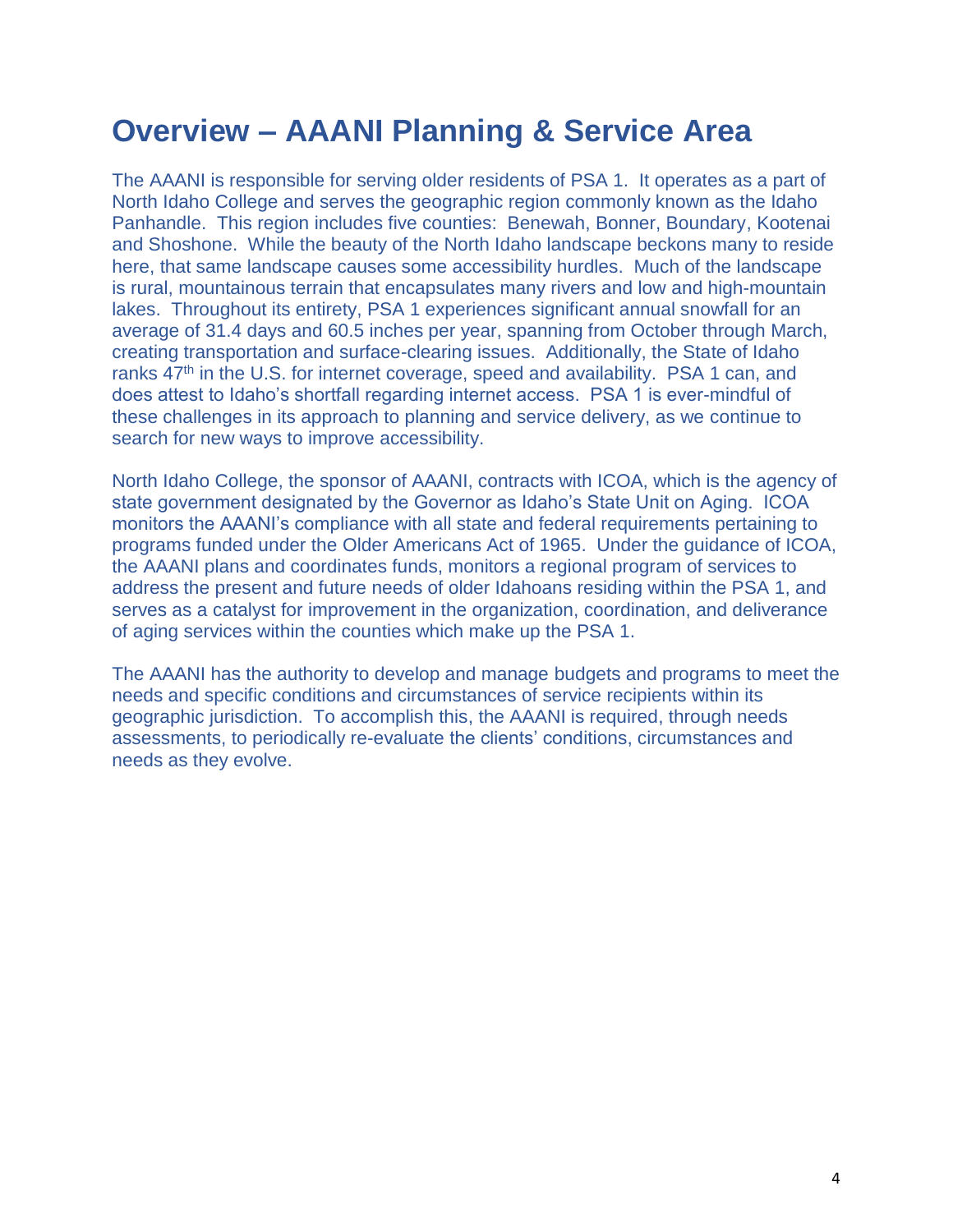# <span id="page-4-0"></span>**Map of PSA 1 Boundaries**



# **Geographic Information**

The area in PSA 1 covers 7,932 square miles in five northern-most counties in the state: Benewah, Bonner, Boundary, Kootenai, and Shoshone. AAANI is located in Coeur d'Alene, the area's largest city. The Area is also referred to as Idaho's Panhandle. North Idaho's clear lakes and old growth forests have long attracted tourists while providing its resident population with both recreation and a livelihood through the timber and mining industries.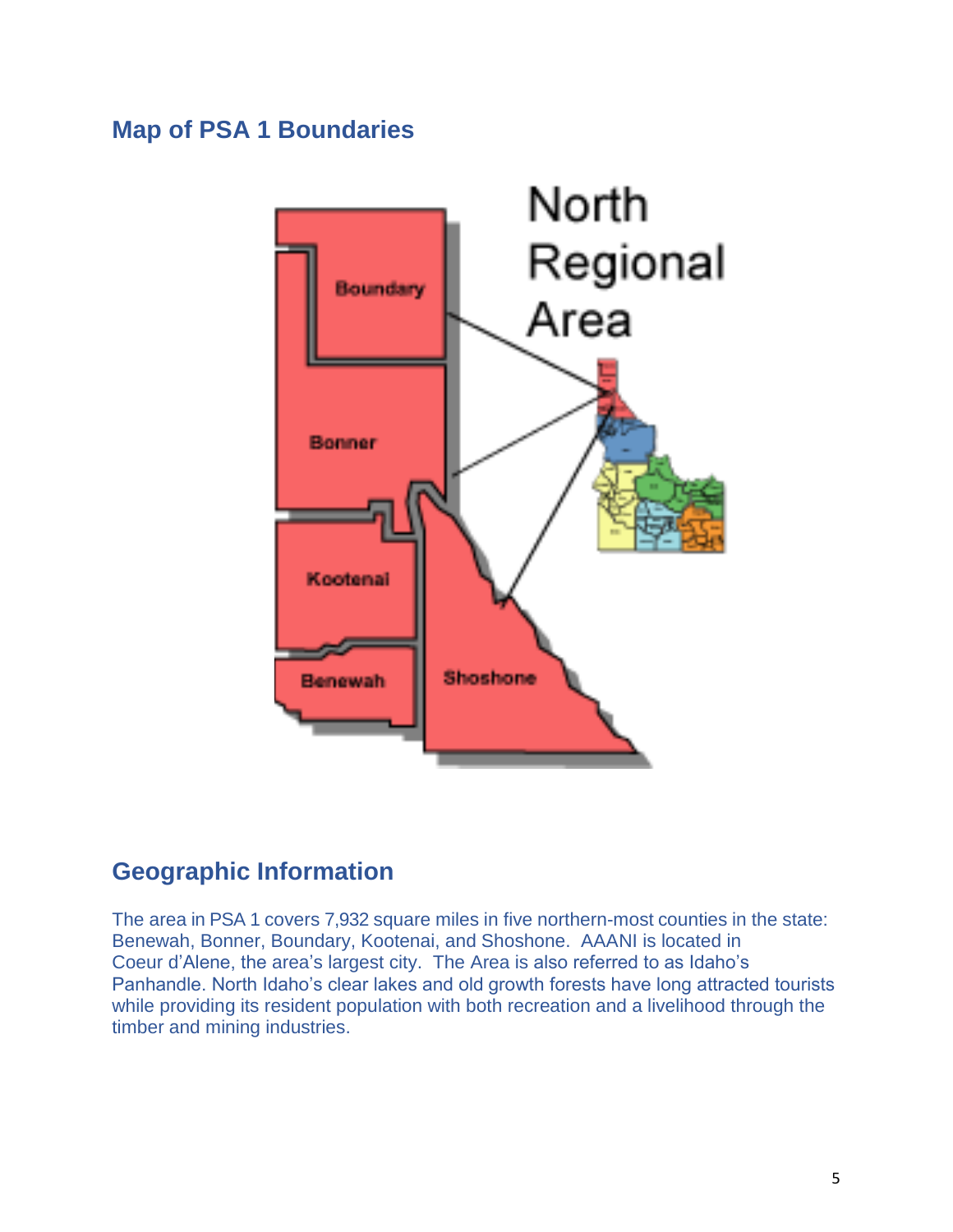# <span id="page-5-0"></span>**Section 1: Planning & Organization**

# <span id="page-5-1"></span>**Area Plan Submission Timeline of Dates & Activities**

| <b>Stakeholders</b>                          | <b>Meeting Date</b>  | Meeting/<br><b>Activity Topic</b> |
|----------------------------------------------|----------------------|-----------------------------------|
| <b>Clark Fork Senior Center</b>              | August 29;           | <b>SWOT</b>                       |
|                                              | September 16, 2020   |                                   |
| <b>Fernwood Senior Center</b>                | September 21, 2020   | <b>SWOT</b>                       |
| <b>St. Marie's Senior Center</b>             | September 21, 2020   | <b>SWOT</b>                       |
| <b>Sandpoint Senior Center</b>               | September 23, 2020   | <b>SWOT</b>                       |
| <b>Plummer Senior Center</b>                 | September 28, 2020   | <b>SWOT</b>                       |
| <b>Rathdrum Senior Center</b>                | October 27, 2020     | <b>SWOT</b>                       |
| <b>Silver Valley Senior Center</b>           | October 28, 2020     | <b>SWOT</b>                       |
| <b>Worley Senior Center</b>                  | October 29, 2020     | <b>SWOT</b>                       |
| <b>Fernwood Senior Center</b>                | September 21, 2020   | <b>SWOT</b>                       |
| <b>Spirit Lake Senior Center</b>             | November 2,2020      | <b>SWOT</b>                       |
| <b>Hayden Senior Center</b>                  | November 3, 2020     | <b>SWOT</b>                       |
| <b>Lake City Senior Center</b>               | November 30, 2020    | <b>SWOT</b>                       |
| <b>Disability Action Center Northwest</b>    | December 16, 2020    | <b>Staff Meeting</b>              |
| N Idaho Palliative Care Coalition            | June 2, 2020         | <b>Health Care Coalition</b>      |
| N Idaho Health Care Coalition                | November 15, 2020    | <b>Health Care Coalition</b>      |
| Kootenai County Public Transportation        | December 3, 2020     | <b>Transit &amp; shared</b>       |
| <b>Regional Mobility Platform Discussion</b> |                      | mobility options                  |
| <b>Post Falls Senior Center</b>              | January 11, 2021     | <b>SWOT</b>                       |
| <b>AAA1 Staff Meeting SWOT</b>               | January 12, 2021     | <b>Internal SWOT</b>              |
| <b>Panhandle health Risk Asst</b>            | March 2, 2021        | <b>Risk Assessment</b>            |
| <b>KMPO Board</b>                            | March 11, 2021       | Transportation                    |
| <b>Homebound Vaccine meetings</b>            | March & April/2021   | <b>Stakeholder Meeting</b>        |
| <b>KMPO Board</b>                            | May 27, 2021         | Transportation                    |
| <b>Advisory Council</b>                      | July 1, 2021         | <b>Meeting</b>                    |
| <b>Bonners Ferry Senior Center</b>           | August 2, 2021       | <b>SWOT</b>                       |
| N Idaho Health Care Coalition                | March 18, 2021       | <b>Health Care Coalition</b>      |
| <b>Advisory Council Meeting</b>              | March 23, 2022       | <b>Update &amp; SWOT</b>          |
| Area Plan Public Comment                     | June 1-June 10, 2022 |                                   |
| <b>Advisory Council Meeting</b>              | June 14, 2022        | Approval                          |
| <b>Area Plan Submission</b>                  | June 15, 2022        |                                   |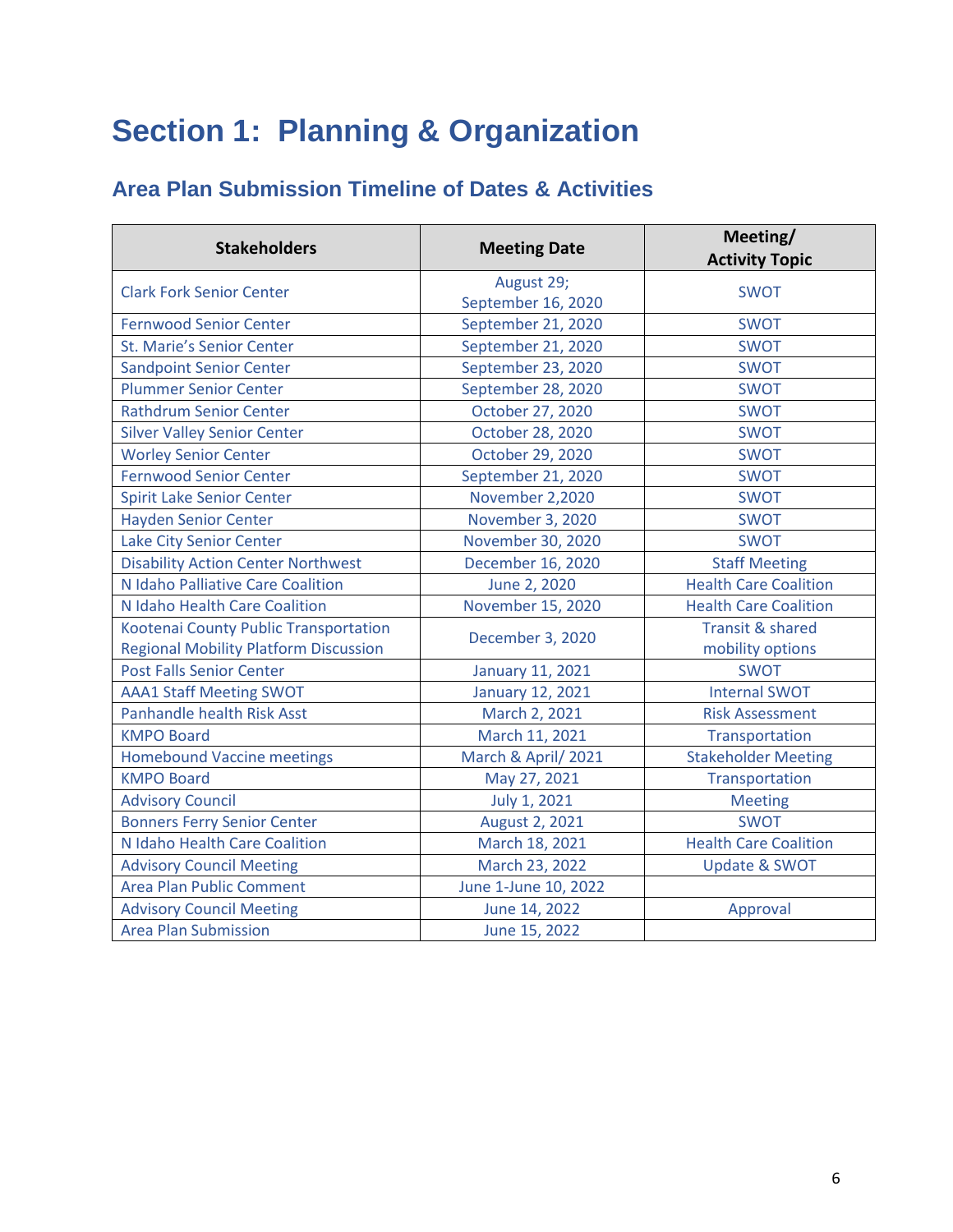# <span id="page-6-0"></span>**Stakeholder Plan/Table and Steering Committees**

| Program                                                              | <b>Name</b>                                                                        | Organization                                          |
|----------------------------------------------------------------------|------------------------------------------------------------------------------------|-------------------------------------------------------|
| <b>Universal Services Group</b>                                      |                                                                                    |                                                       |
| Meals (HDM & Congregate)                                             | <b>All Senior Center Directors</b>                                                 | <b>All AAANI Senior Centers</b>                       |
| <b>Information and Assistance</b><br>& Health Promotions             | Barbara Bisaro, Options Counselor;<br>Supervisor                                   | <b>AAANI</b>                                          |
| <b>Information and Assistance</b>                                    | Mark Leeper, Executive Director                                                    | <b>Disability Action Center</b>                       |
| <b>Outreach and Education</b>                                        | Rhonda Nelson, Contracts/Fiscal<br><b>Manager</b>                                  | <b>AAANI</b>                                          |
| <b>Senior Medicare Patrol</b>                                        | Joe Lykens, ID SMP and MIPPA<br><b>Program Coordinator</b>                         | <b>AAANI</b>                                          |
| <b>Dementia Capable</b>                                              | Michelle Larson, Community Outreach<br><b>Manager</b>                              | <b>Alzheimer's Association</b>                        |
| <b>Planning and Coordination</b>                                     | Carrie Spears, AAANI Board Member                                                  | <b>Advisory Council Chair</b>                         |
| <b>Health Promotions</b>                                             | Pam Pearson, Senior Services<br>Coordinator                                        | <b>AAANI</b>                                          |
|                                                                      | <b>Targeted Services Group</b>                                                     |                                                       |
| Meals (HDM & Congregate)                                             | <b>All Senior Center Directors</b>                                                 | <b>All AAANI Senior Centers</b>                       |
| <b>Nutritional Supplemental</b><br><b>Incentive Program</b>          | Rhonda Nelson, Contracts, Fiscal<br>Manager                                        | <b>AAANI</b>                                          |
| Homemaker                                                            | Barbara Bisaro, I&A Supervisor                                                     | <b>AAANI</b>                                          |
| Chore / Home Modification                                            | <b>Amy Billings</b>                                                                | <b>Habitat for Humanity</b>                           |
| <b>Senior Transportation</b>                                         | <b>Kelly Lund</b>                                                                  | Kootenai Metropolitan<br><b>Planning Organization</b> |
| <b>Family Caregiver Support</b><br>Program                           | Barbara Bisaro, Options Counselor;<br><b>I&amp;A Supervisor</b>                    | <b>AAANI</b>                                          |
| <b>Family Caregiver Support</b><br>Program                           | Sarah Toevs, Professor, Department of<br><b>Community and Environmental Health</b> | <b>Boise State University</b>                         |
| Lifespan Respite Project                                             | Pam Pearson, Lifespan Respite<br>Coordinator                                       | <b>AAANI</b>                                          |
| <b>Senior Community Service</b><br><b>Employment Program</b>         | <b>SCSEP</b>                                                                       | Goodwill Inc.                                         |
| <b>Medicare Improvement for</b><br><b>Patients and Providers Act</b> | Joe Lykins, SMP/MIPPA Outreach                                                     | <b>AAANI</b>                                          |
| <b>Commodity Supplement</b><br><b>Food Program</b>                   | Jaime Hanson, Director of Programs &<br>Partnerships                               | <b>Idaho Food Bank</b>                                |
| <b>Veteran's Outreach</b>                                            | Ken Scott, Disabled Veterans Outreach<br>Program/Veterans Representative           | <b>Idaho Department of Labor</b>                      |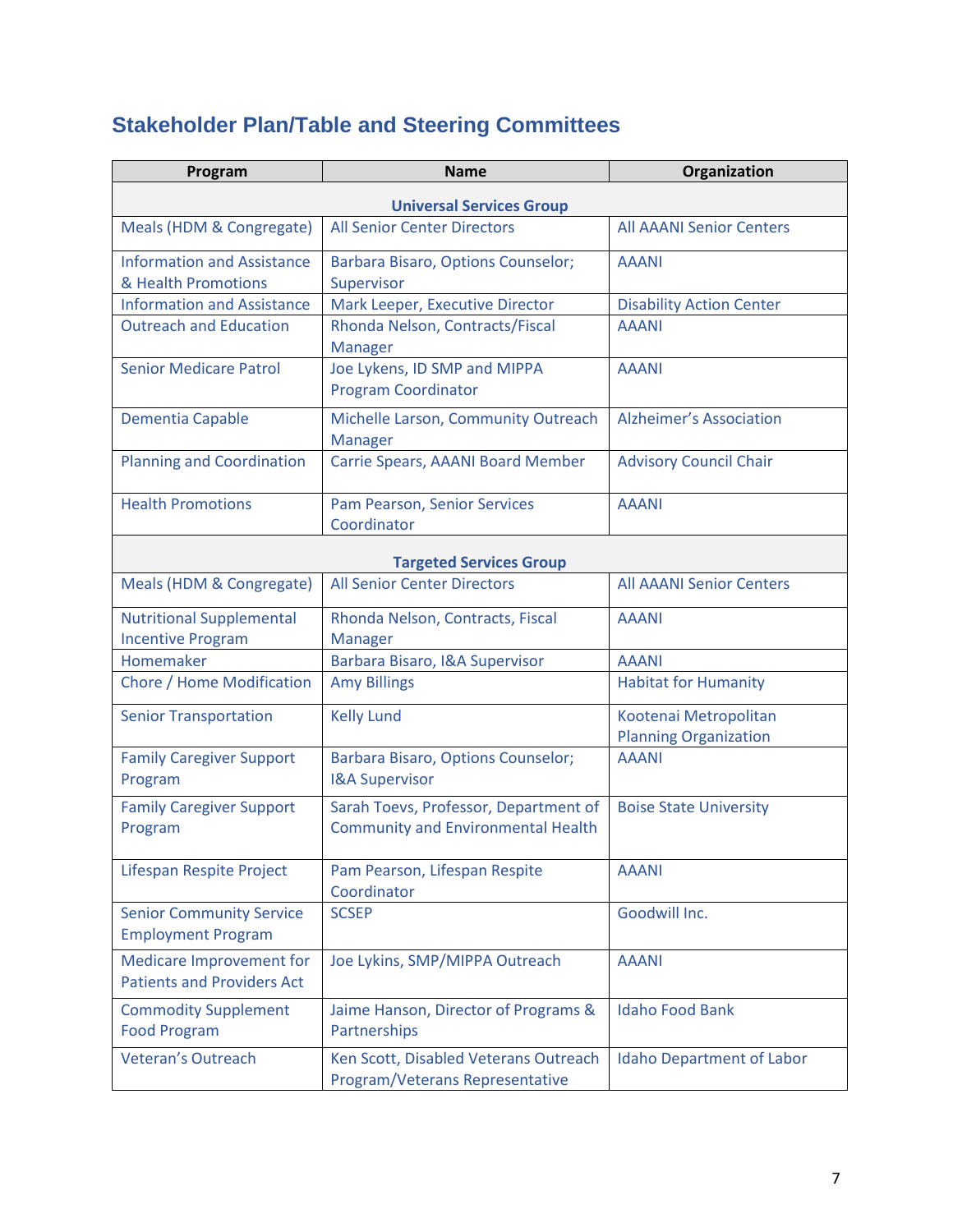| <b>Crisis Services Group</b>     |                                                                          |                                       |
|----------------------------------|--------------------------------------------------------------------------|---------------------------------------|
| Meals (HDM & Congregate)         | <b>All Senior Center Directors</b>                                       | <b>All AAANI Senior Centers</b>       |
| Ombudsman                        | Jan Young, LTC Ombudsman                                                 | <b>AAANI</b>                          |
| Ombudsman                        | Katie Gill, LTC Ombudsman                                                | <b>AAANI</b>                          |
| Legal Assistance                 | <b>Sherry Leavitt</b>                                                    | <b>Idaho Legal Aid</b>                |
| <b>Adult Protective Services</b> | <b>Buddy Winters, APS Supervisor</b>                                     | <b>AAANI</b>                          |
| <b>Adult Protective Services</b> | Beth Garside, APS Investigator                                           | <b>AAANI &amp; Board of Guardians</b> |
| <b>Adult Protective Services</b> | <b>Sherry Leavitt</b>                                                    | <b>Idaho Legal Aid</b>                |
| <b>Advocacy and Rights</b>       | Mark Leeper, Executive Director                                          | <b>Disability Action Center</b>       |
| <b>Veteran's Outreach</b>        | Ken Scott, Disabled Veterans Outreach<br>Program/Veterans Representative | <b>Idaho Department of Labor</b>      |

| <b>AAANI Advisory Council Members</b> |                            |                    |
|---------------------------------------|----------------------------|--------------------|
| • Carey Spears, Chair                 | • M. Colleen Allison       | • Barbara Kovacs   |
| • Amy Bartoo                          | • Jennifer Van Etten       | • Susan Kiebert    |
| • Kay Kindig                          | • Linda Beecher            | • Tanya Chestnut   |
| • Robert Myklebust                    | • Joanna Adams             | • Charles Williams |
| • Chris Magera                        | • Rosemary Niemier-Newmann | • Gini Woorward    |
| • Sherry Leavitt                      | • Sandpoint SC             | • Kathy Davis      |

### <span id="page-7-0"></span>**Community Focal Points**

AAANI designates thirteen community focal points providing outreach which coincide with the 5 northern counties in which the senior centers reside. AAANI will identify resources to support the work of community focal points. Resource at minimum will include technical guidance, marketing materials, advertising on website and social media. The following are our community focal points:

- Bonners Ferry Senior Center
- Clark Fork Senior Center
- Fernwood Senior Center
- Hayden Senior Center
- Lake City Senior Center
- Plummer Senior Center
- Post Falls Senior Center
- Rathdrum Senior Center
- St Maries Senior Center
- Sandpoint Senior Center
- Silver Valley Senior Center
- Spirit Lake Senior Center
- Worley Senior Center

The standards for community focal points are as follows:

- Provide AAANI information at congregate meal sites
- Promote media campaigns (i.e. Senior Nutrition Month, or National Family Caregiver Month)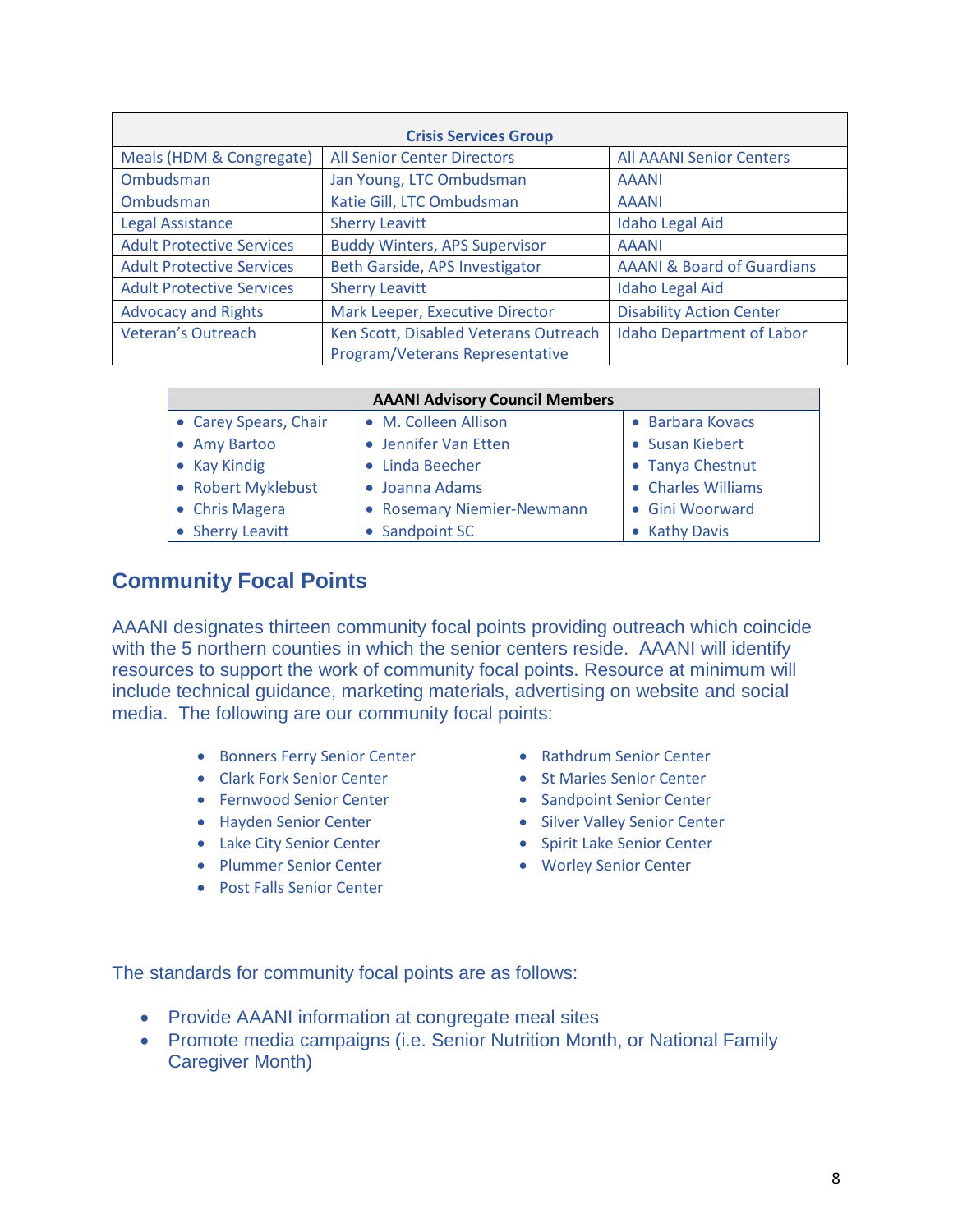The AAANI and its stakeholders recognize the importance of targeting individuals who are the most vulnerable. During stakeholder meetings, it was discussed that special consideration should be given to the following individuals:

- Older individuals residing in the rural areas of North Idaho,
- Older individuals with the greatest economic and social need,
- Older low-income individuals,
- Older low-income minority individuals,
- Older individuals with limited English proficiency,
- Older individuals with severe disabilities,
- Older individuals with dementia and related disorders (and caretakers),
- Older individuals at risk for institutional placement,
- Older Native Americans.

Strategies were established to ensure AAANI prioritizes the populations most in need. These strategies will be examined on a yearly basis to fit the growing population of North Idaho. Outreach will be coordinated with the focal points of the 5 northern counties to include all Older populations and caregivers, and our Native American population.

Coordination will also occur with key partnerships in North Idaho with the goal of bolstering these partnerships.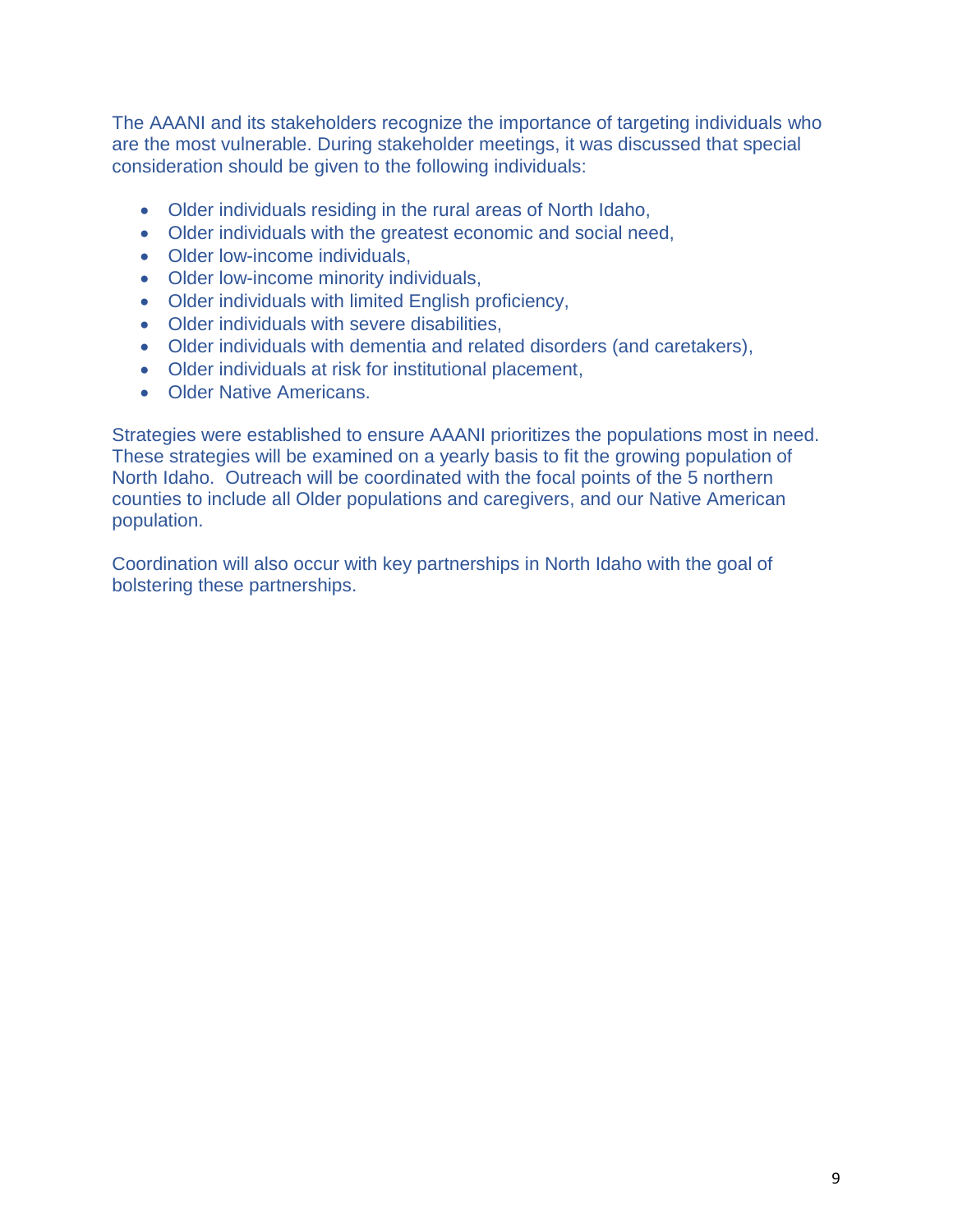# <span id="page-9-0"></span>**Section 2: Environmental Analysis**

# <span id="page-9-1"></span>**Anticipated Trends**

The Area 1 plan was developed utilizing input from several evaluation tools:

- **1. System of Record Reports (GetCare System)**
- **2. Census Projections**
- **3. ICOA Needs Assessment Survey**
- **4. Internal and External SWOT Analyses**

The COVID-19-19 Pandemic hit this area in the spring of 2019. It is difficult to determine the degree of impact this Pandemic had on the system data in PSA 1.

**1. System of Record Reports:**

An evaluation of system reports was conducted to analyze service utilization over the past couple years and to identify any gaps in service delivery. The COVID-19 Pandemic has had a significant impact on program numbers.

#### **The following summarizes our system reports evaluation:**

- o **Information and Assistance:** 18% overall decrease in calls between SFY 20 to SFY 21.
- o **Adult Protection:** AAANI APS reflected a significant decrease of APS investigated reports from SFY20 to SFY21 by 37%.
- o **Ombudsman:** Three of the highest complaints local ombudsman receive are facility staffing shortages, failure to receive timely medication, and quality & preparation of food.
- o **Case Management:** AAANI has not recorded any units of case management in the last 4 years. There is a growing need of seniors looking for service coordination.
- o **Transportation:** The utilization of transportation has slowly decreased over the past year due to COVID-19 restrictions. In SFY20 transportation boardings were at 43,347 these numbers dropped to 38,937 boardings in SFY21. AAANI projects these numbers to increase as COVID-19 restrictions are removed.
- o **Home Delivered Meals:** Home Delivered Meals has increased from 85,393 meals delivered in SFY19 to 99,355 meals in SFY21.
- o **Congregate Meals:** Unlike Home Delivered Meals, the Congregate Meals decreased from 64,880 meals in SFY20 to 54,058 meals in SFY21
- o **Homemaker:** Prior to our Consumer Directed Homemaker pilot, there were close to 100 consumers waiting for homemaker services from our tradition Homemaker Providers. The waitlist was a result of providers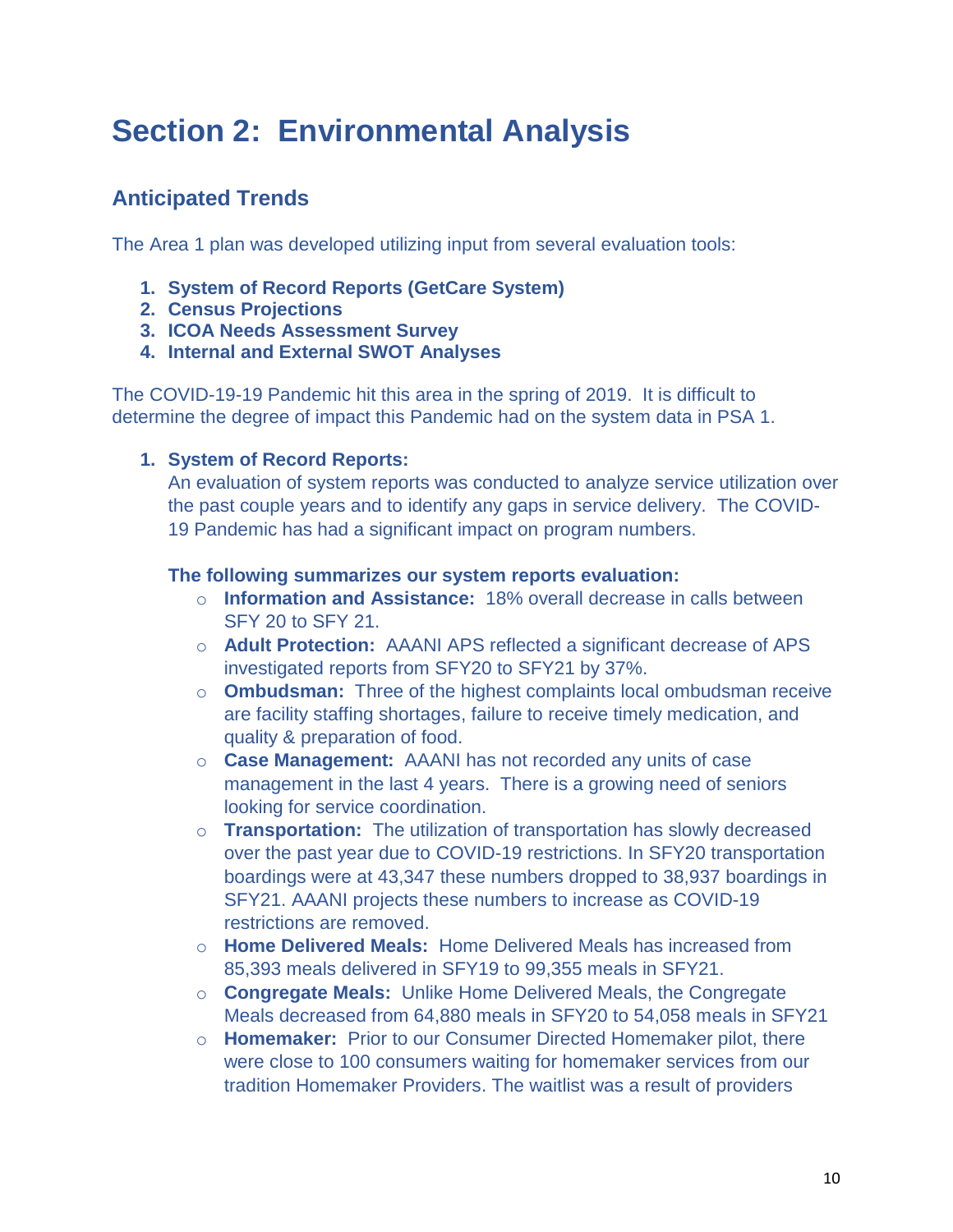unable to find staff interested in working for home health companies. We had 9568 units recorded in SFY20 and 9327 units recorded in SFY21.

- o **Chore:** AAANI has recorded 16 units of chore in SFY20 and 5.5 units in SFY21.
- o **Caregiver programs:** I&A caregiver calls to AAANI have decreased almost 50% from 1110 to 547 calls from SFY20 to SFY21.
- **2. Review of Census and Projections (Attachment A: IDOL Census Report):** AAANI evaluated census projections from the Idaho Department of Labor (IDOL) to determine growing population trends in the region. The following is a summary of these projections.
	- o Overall, there has been a 15% increase in seniors living in PSA 1. In, 2019 the total population of PSA 1 was at 245,941 with 69,987 over the age of 60 (29% of the population). In 2020 the population of PSA 1 grew 3% to 252,442 with the population of people over the age of 60 being 73,229. This does not take into account 2021 when Coeur d'Alene was reported by *Wall St 24/7* one of the top areas for growth in the country.
	- o According to IDOL's state forecast (located on IDOL website), Idaho's senior population, age 65 and older, will grow 33% in the next 7 years (from 289,502 in 2022 to 386.082 in 2029). PSA 1 is projected for a 32% growth during this time going from 51,474 to 68,131

#### **3. ICOA Needs Assessment Survey:**

AAANI used the 2020 needs assessment conducted by ICOA as a part of their environmental analysis. This assessment can be found on ICOA's website: [Idaho Commission on Aging](https://aging.idaho.gov/) The ICOA needs assessment falls in line with much of the information gathered from the AAANI SWOT analysis. The results from the ICOA Needs Assessment for PSA 1 are as follows:

- o **Homemaker and Chore:** 19% in PSA 1 reported a major problem with home maintenance and 13% with housework
- o **Social Isolation:** 32% in PSA 1 have a minor problem feeling lonely or isolated while 8% think it is a major problem
- o **Nutrition Services:** 25% in PSA 1 of survey respondents identified having issues with access to nutritious meals.
- o **Respite Services:** 32% of the respondents in PSA 1 stated they may need formal respite services in the future. 38% stated they may need informal respite services in the future.
- o **Finding information about services and supports:** 32% of respondents in PSA 1 had minor problems finding information about services and supports while 8% had a major problem.
- o **Transportation Services:** 13% of respondents in PSA 1 use informal transportation services versus 9% using formal services.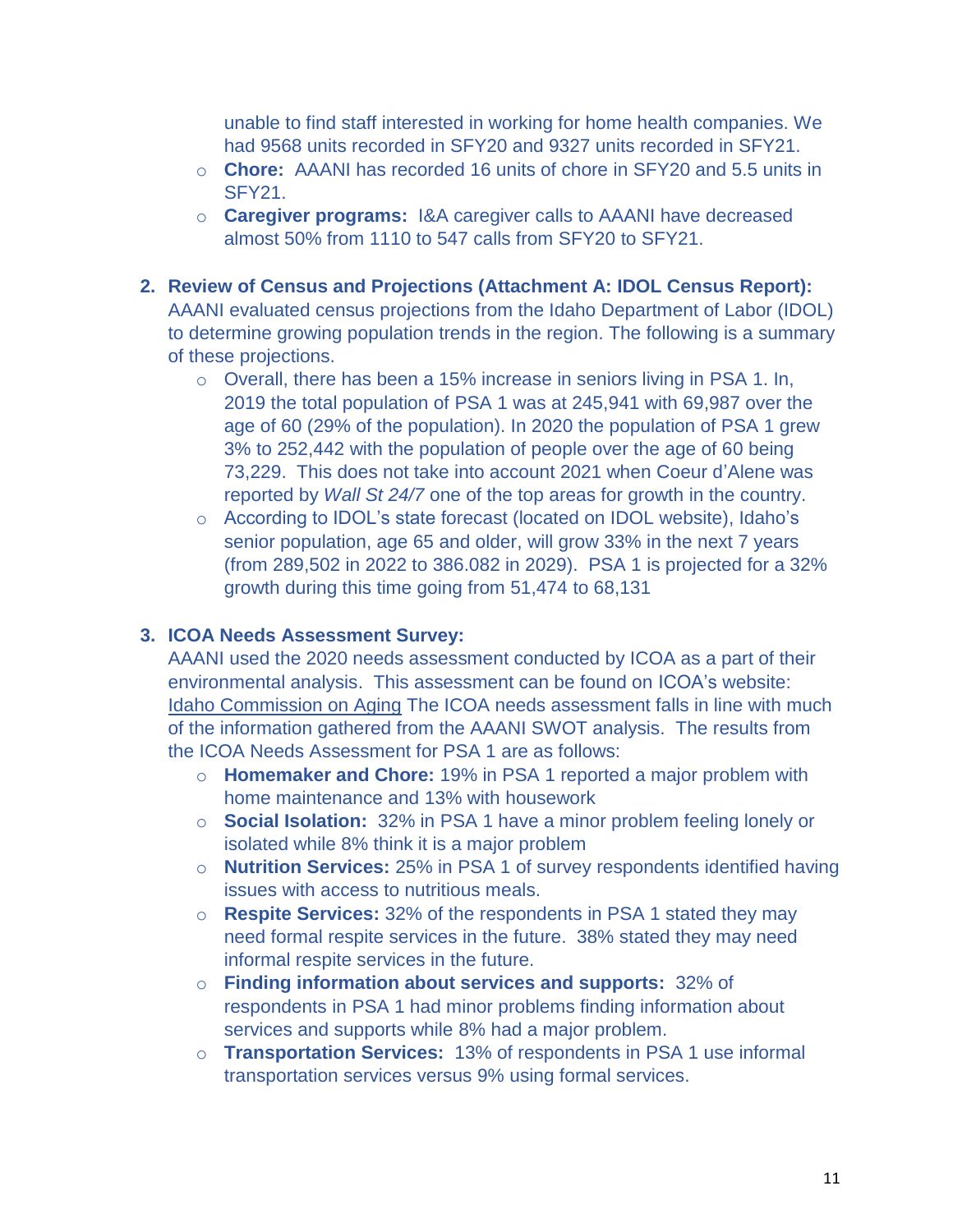#### **4. SWOT Analysis Process: (Attachments B & C)**

- A Combined SWOT Analysis was conducted with the AAANI staff and Advisory Council (Attachment B). The focus of the SWOT analysis was Universal, Targeted and Crisis categories mimicking the States strategy.
- AAANI also facilitated a SWOT analysis with its 13 senior centers throughout the five northern counties of Idaho (Attachment C). The AAANI Director, Fiscal Supervisor, and Contracts Supervisor traveled to all 13 senior centers and met with their leadership and staff to obtain information about their current situation and future needs in 2020-2021.

#### **SWOT Results:**

- Universal Services Recommendations
	- $\circ$  Find innovative ways to provide outreach in the rural areas
	- o Enhance partnerships & find ways to collaborate; i.e. faith-based organizations
	- o Expand Preventative Health Programs, such as Fit & Fall which can also be used to provide outreach for information.
	- o Explore Kinship opportunities
	- o Look for ways to educate stakeholders on Alzheimer's, Dementia & Related Disease (ADRD)
	- o Expand Tribal partnerships
- Targeted Services Stakeholder Recommendations
	- o Explore Innovative ways to providing medical transportation
	- o Recruitment of volunteers for multiple AAANI programs
	- o Explore 'consumer directed' homemaker, chore, and transportation services
	- o Explore home-sharing opportunities
- Crisis Services Stakeholder Recommendations
	- o Strengthen partnerships between staff and organizations
	- o Education of partners APS rules and regulations
	- o Education to stakeholders on ADRD

The SWOT activities conducted by staff and stakeholders, identified upcoming challenges in the implementation of the Area Plan objectives:

**Challenge #1: Uncertainty of Impact on Workforce of Services & Providers:** With the downswing of the COVID-19 Pandemic, the uncertainty of provider normalcy is unknown. PSA 1 has had significant growth in population the last 3 years causing a supply and demand effect on our service providers. Many of our providers are able to receive a private pay rate that is significantly higher than the AAANI reimbursement rate. Therefore, providers are wait-listing AAANI customers to provide room for private-pay customers. There have also been labor shortages for providers in PSA 1 which has put customers on waiting lists for both respite and homemaker services. AAANI will look at more consumer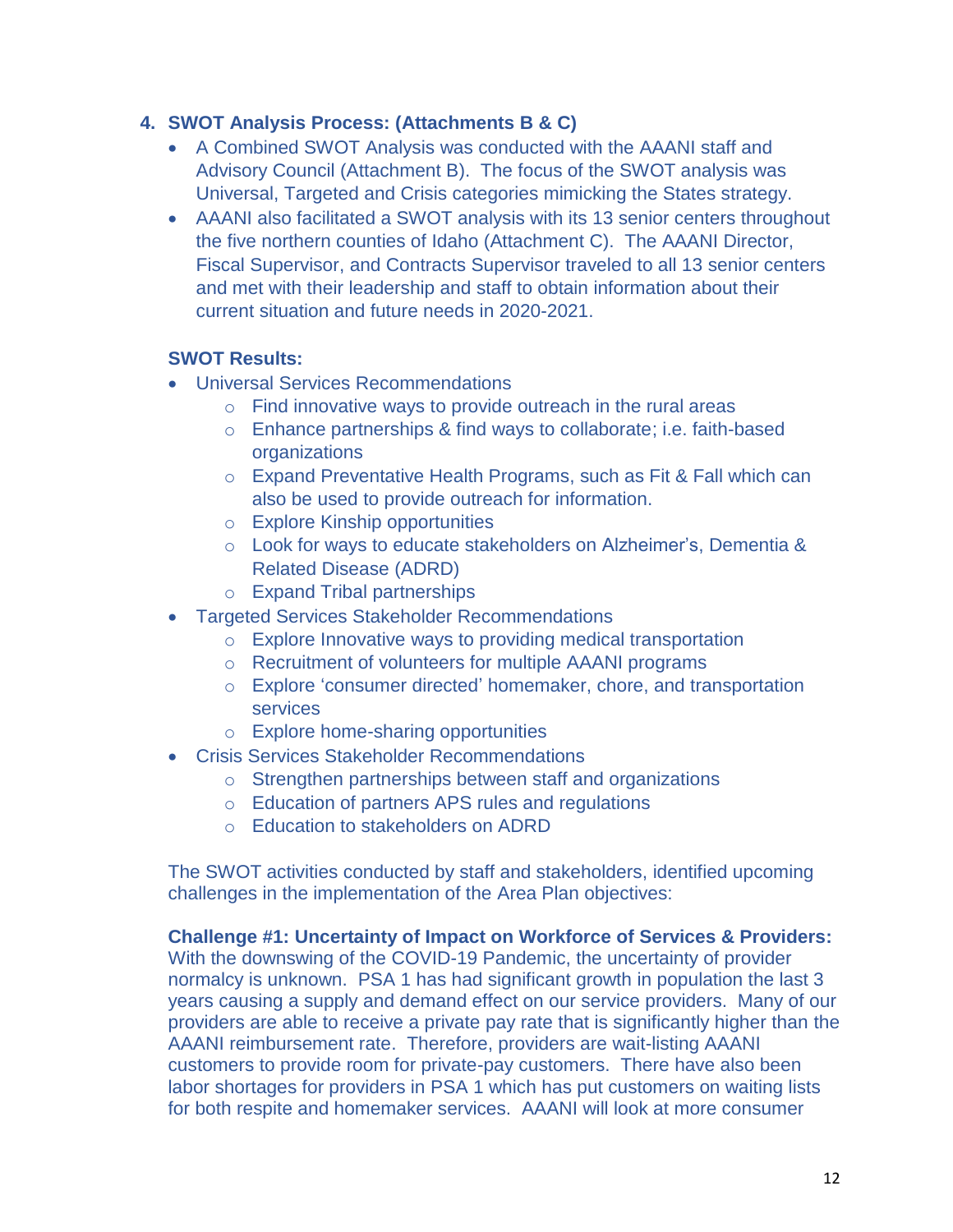directed services going forward to provide more immediate help for these customers.

#### **Challenge #2: Growing demographic and increase in demand for services:**

The growing population of seniors does put an increasing demand on services. The Intrastate Funding Formula does apply specific indicators to provide more funding to AAA regions experiencing growth within certain demographic senior populations. However, the overall funding growth rate is not proportional to population growth. AAANI recognizes that it will need to prioritize senior services to individuals that meet high risk for institutional placement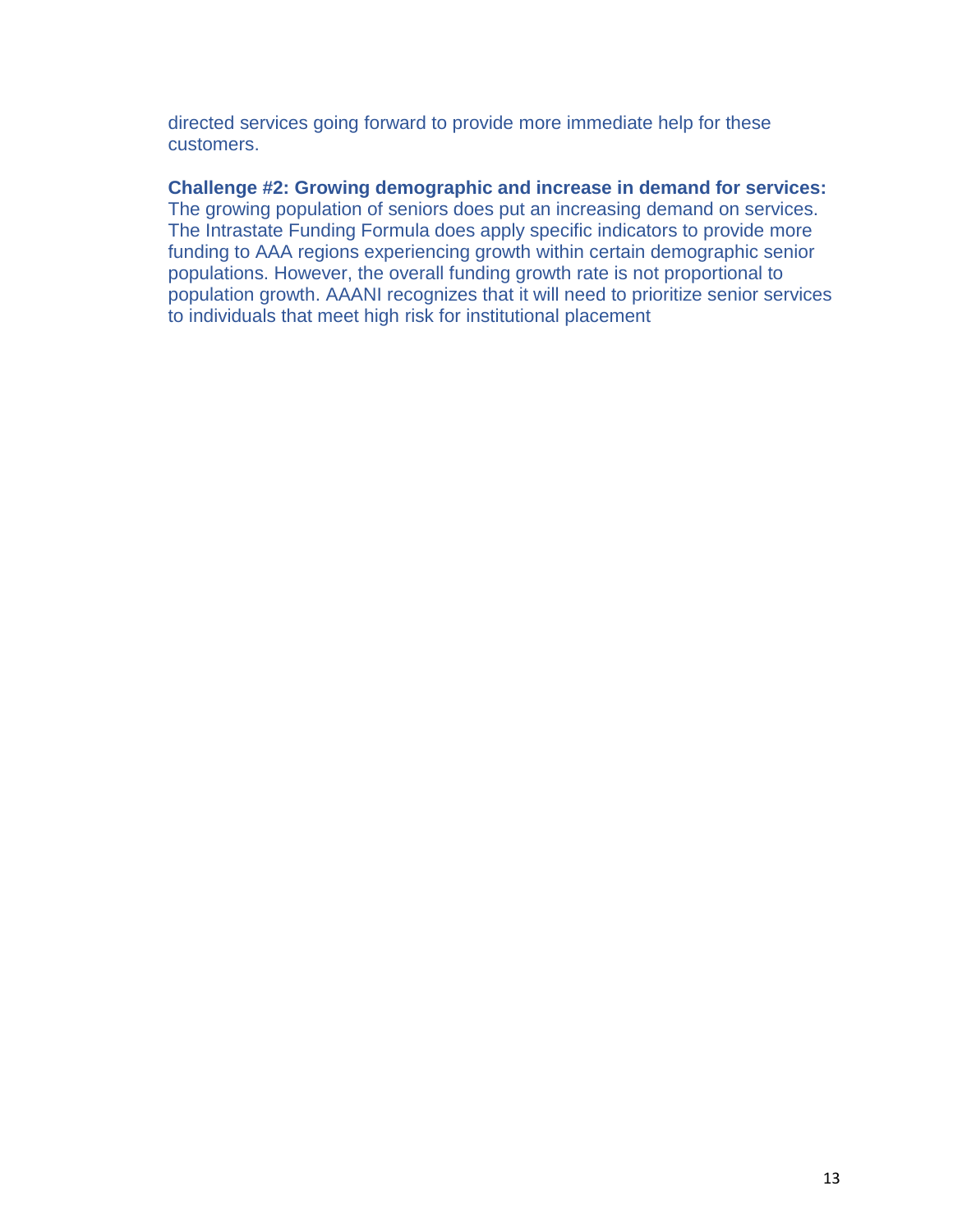# <span id="page-13-0"></span>**Section 3: Identified Opportunities**

AAANI took ICOA's statewide Needs Assessment of Older Adults [\(Idaho Commission](http://www.aging.idaho.gov/)  [on Aging\)](http://www.aging.idaho.gov/) in Idaho and identified many opportunities to put some strategies in place to strengthen programs in PSA 1. Many of the highlights of this Needs Assessment are highlighted in Section 2 of this plan.

Management staff of AAANI visited with staff and management teams of all 13 PSA 1 senior centers during 2020-2021 to conduct a SWOT analysis (Attachment C), review operations and address any specific needs identified during the COVID-19 Pandemic.

System Reports: GetCare System data and reports for relative years were compared and reviewed. GetCare is the standard data collection system of record for AAANI.

Census report: A recent census report conducted by the Idaho Department of Labor Region 1 Economist was used to compare data (Attachment A).

SWOT analyses were conducted with the AAANI staff and AAANI Advisory Council and combined (Attachment B).

SWOT analyses were conducted with the each of the 13 PSA 1 Senior Centers (Attachment C)

Public comment: This plan went out for public comment on June  $1<sup>st</sup> -$  June  $10<sup>th</sup>$ .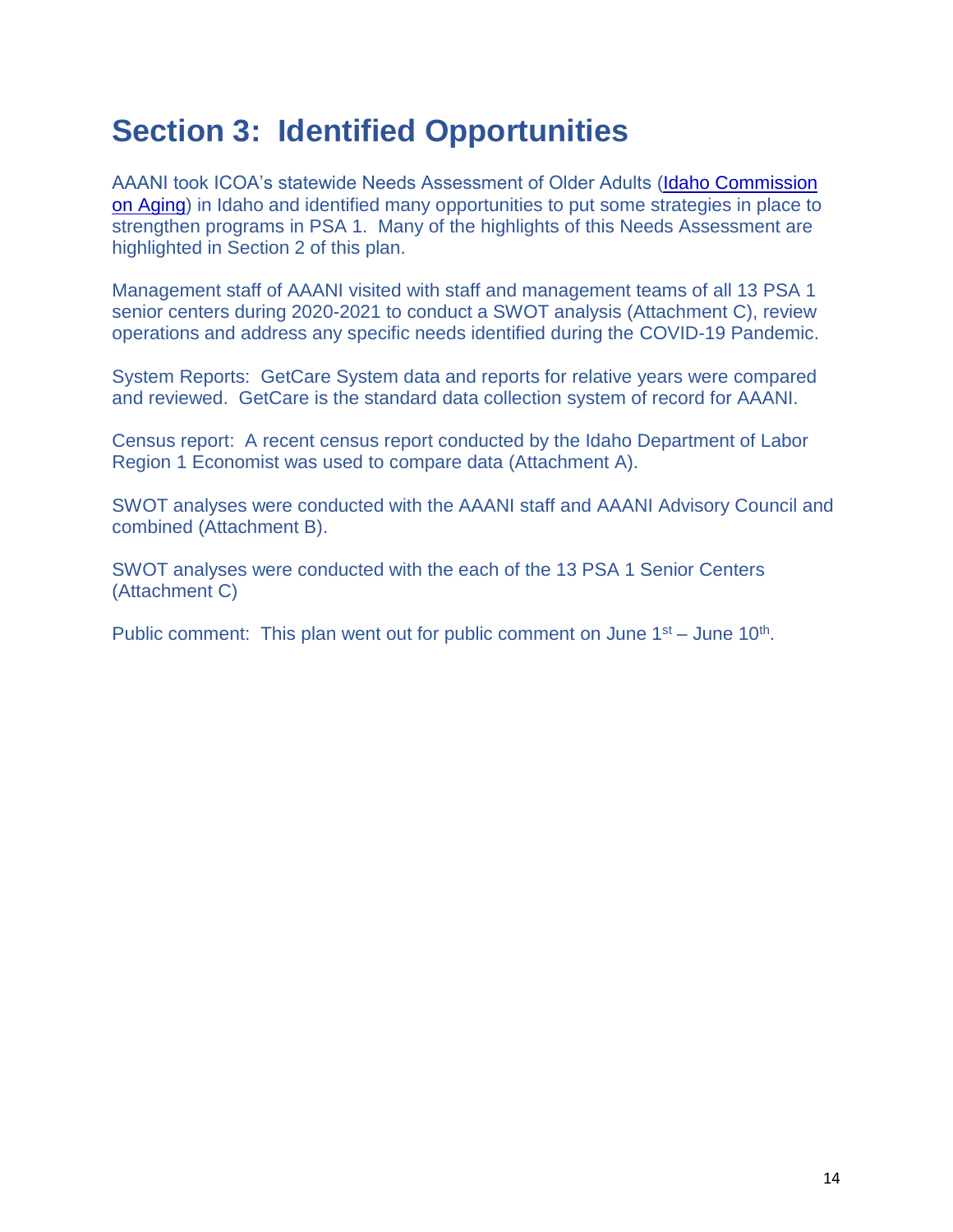# <span id="page-14-0"></span>**Section 4: Goals & Strategies**

## <span id="page-14-1"></span>**AAANI Vision**

AAANI is dedicated to protection, independence and dignity of individuals through advocacy and service to improve the quality of life for older Idahoans, and people with disabilities, so that they can live independent, meaningful and dignified lives within the communities of their choice.

### <span id="page-14-2"></span>**AAANI Mission & Values**

AAANI's mission is to work in partnership with older adults, families, and the community to secure information and services that maximize independency and quality of life. We value the community support that helps seniors stay in their homes, caregivers who make a difference, volunteers who give so our community can be a better place to live, safety and autonomy, consumer choice, and partners that help us.

### <span id="page-14-3"></span>**Gap Priorities**

AAANI utilized the following indicators to prioritize gaps. When prioritizing gaps, careful consideration was given to whether priorities align with AAANI & ICOA Vision, Mission, & Values and evaluated against AAANI's capacity to address the gap.

### **List of gaps uncovered in the environmental scan:**

- Lack of volunteers in multiple programs
- Long waiting lists for respite & homemaker services
- Lack of community knowledge on Alzheimer's, Dementia & Related Diseases (ADRD)
- Loss of fundraising dollars at senior centers & AAANI during pandemic
- Community knowledge on Adult Protection Services (APS), Focused Care Coordination and APS system policies & procedures
- Low Adult Protection reporting in care facilities during pandemic
- Low participation rate on AAANI advisory council
- Low number of community presentations during pandemic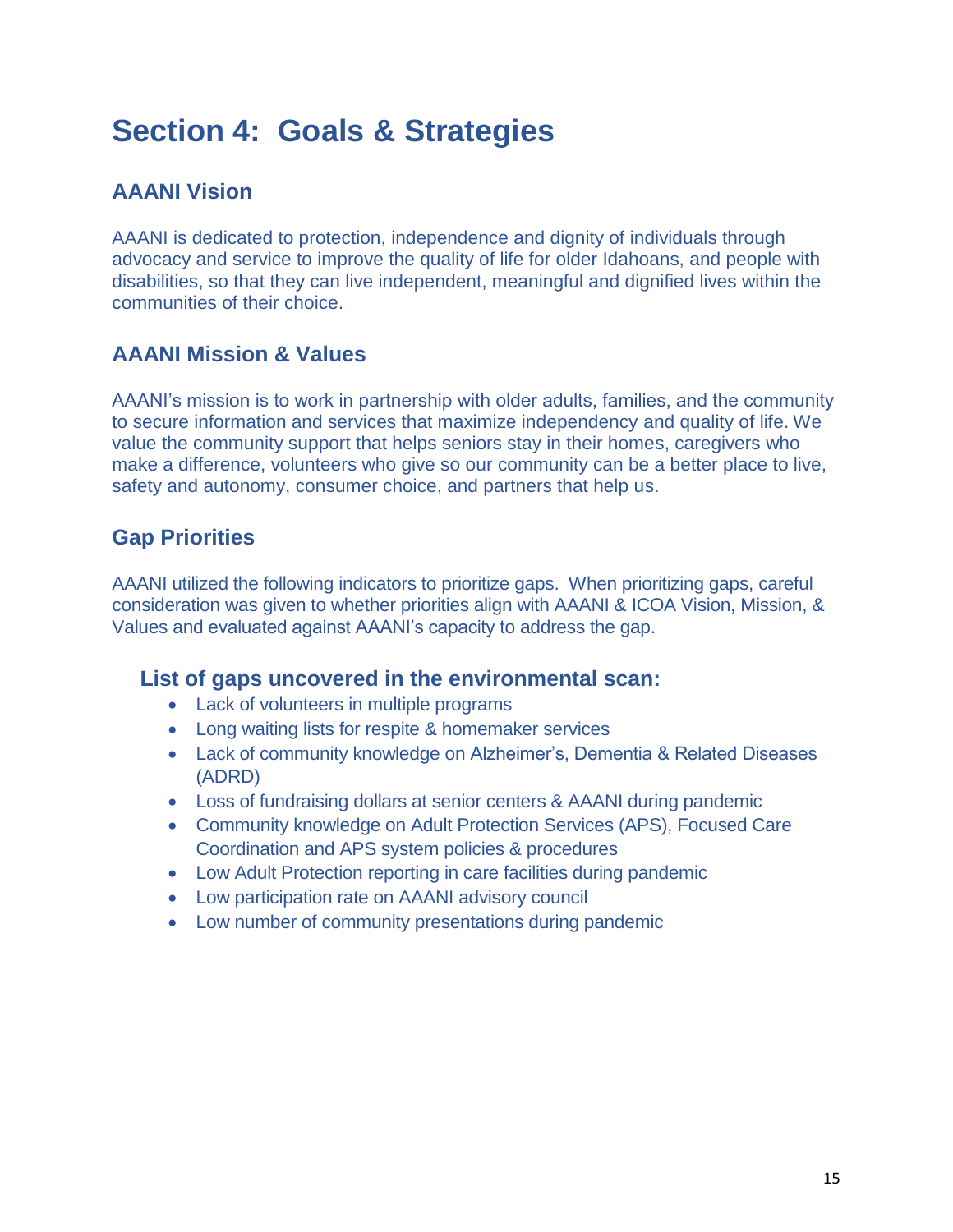### <span id="page-15-0"></span>**Universal Programs: Investing in Healthy Aging**

#### **Objectives:**

- To access reliable and trustworthy information, services and supports
- To stay active in the community
- To plan for our own independent living need

#### **1. Focus Area: Information and Assistance Services and Aging & Disability Resource Center (ADRC)**

| <b>Strategy</b>                                                                                                                  | <b>Measurement</b>                                                                                                             | <b>Implementation Plan</b>                                                                                                         |
|----------------------------------------------------------------------------------------------------------------------------------|--------------------------------------------------------------------------------------------------------------------------------|------------------------------------------------------------------------------------------------------------------------------------|
| Provide targeted outreach to<br>health care providers in counties<br>with the highest rate of individuals<br>over the age of 75. | Number of targeted outreach<br>campaigns.                                                                                      | Year 1: Identify targeted<br>audience, develop marketing<br>plan and materials: Years 2-4:<br>implement & monitor.                 |
| Education to the community on<br><b>Regional Aging Services.</b>                                                                 | Number of occasions in which<br>we participated in<br>community/health/resource<br>fairs or conducted public<br>presentations. | Year 1 (and ongoing): Identify<br>targeted audience, collaborate<br>with community partners and<br>coordinate event participation. |

#### **2. Focus Area: Congregate Meals**

| <b>Strategy</b>                                                               | <b>Measurement</b>                                                                    | <b>Implementation Plan</b>                                                                             |
|-------------------------------------------------------------------------------|---------------------------------------------------------------------------------------|--------------------------------------------------------------------------------------------------------|
| Improve overall quality of<br>congregate meals.                               | <b>Consumer survey responses</b><br>indicate 75% positive quality<br>assurance.       | Annually: Analyze consumer<br>survey results and<br>identify/disseminate<br>improvement interventions. |
| Coordinate an all-site<br>promotional campaign for Senior<br>Nutrition Month. | 100% of senior centers in PSA 1<br>participate in Senior Nutrition<br>Month Activity. | Annually: Develop feasible<br>activities and participation plan.                                       |

#### **3. Focus Area: Health Promotions**

| <b>Strategy</b>                                                                                 | <b>Measurement</b>                                                                      | <b>Implementation Plan</b>                                                                                                                        |
|-------------------------------------------------------------------------------------------------|-----------------------------------------------------------------------------------------|---------------------------------------------------------------------------------------------------------------------------------------------------|
| Expand Fit & Fall Classes, placing<br>emphasis on relevance to aging<br>in place.               | Development of new delivery<br>sites and increased participation<br>in current classes. | Years 1-4: Identify possible<br>collaboratives and marketing<br>activities. Annual analysis of<br>participation/marketing needs.                  |
| Expand facilitation capacity for<br>Mind-Over Matter: Healthy<br>Bowels, Healthy Bladder Class. | <b>AAANI staff obtains Master</b><br><b>Trainer Certification.</b>                      | Years 1-2: Complete Certification<br>and identify/recruit partnerships.<br>Years 2-4: partner training and<br>external program<br>implementation. |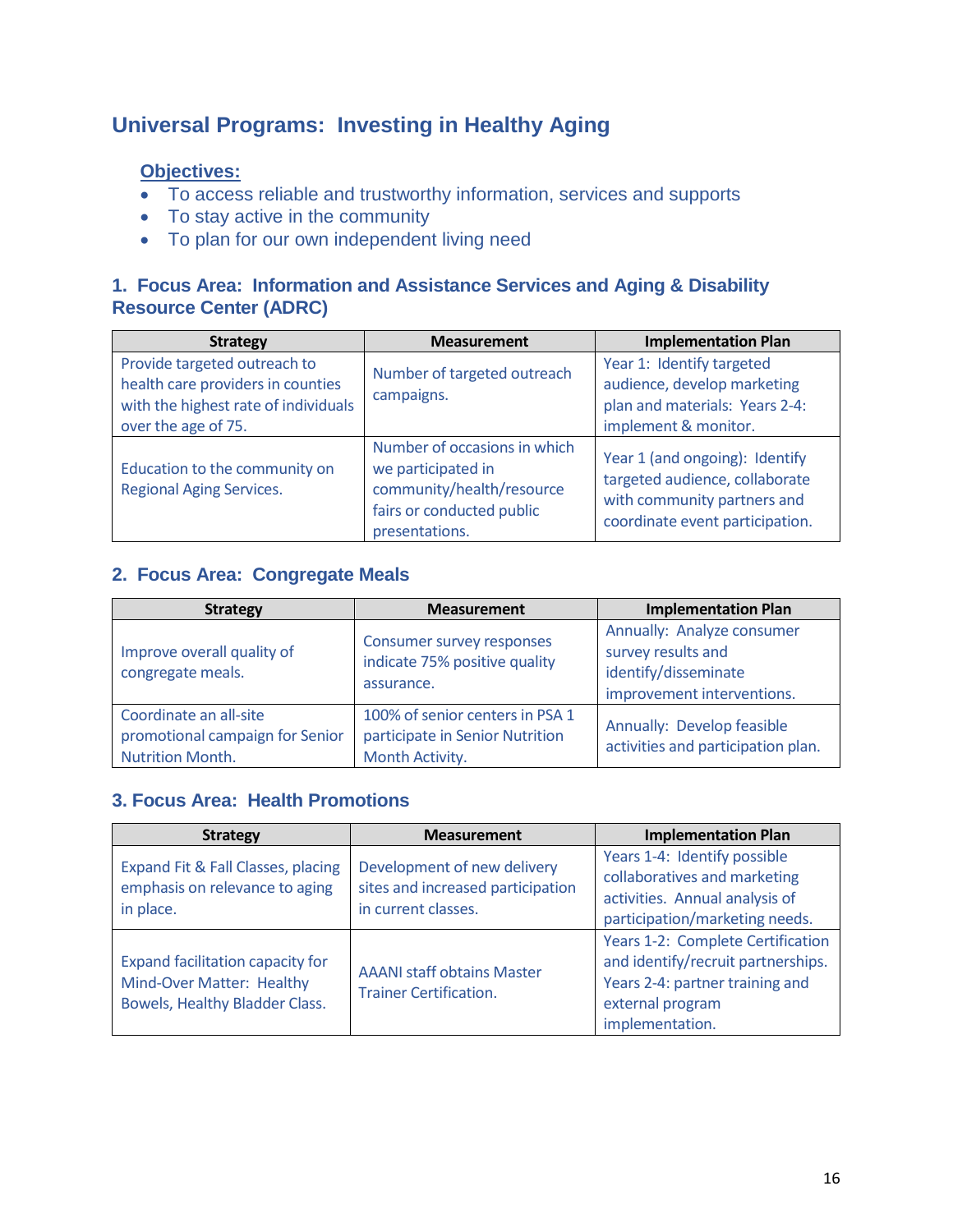#### **4. Focus Area: MIPPA/SMP**

| <b>Strategy</b>                                                                                              | <b>Measurement</b>                                                        | <b>Implementation Plan</b>                                                                                                      |
|--------------------------------------------------------------------------------------------------------------|---------------------------------------------------------------------------|---------------------------------------------------------------------------------------------------------------------------------|
| <b>Enhance partnerships with Native</b><br>American groups to promote<br>MIPPA program.                      | Number of outreach<br>activities reported annually<br>to the grant.       | Years 1-4: Coordinate with tribal<br>leadership/elders to identify effective<br>promotional mechanisms and conduct<br>outreach. |
| Increase to SMP/MIPPA<br>connectivity to low-income and<br>remote customers throughout<br>PSA <sub>1</sub> . | Number of mailings and<br>points of contact to<br>identified demographic. | Years 1-4: Identify target areas &<br>populations and conduct outreach<br>activities as identified.                             |

# **5. Focus Area: Loneliness Reduction / Multigenerational Socialization**

| <b>Strategy</b>                                                                        | <b>Measurement</b>                                         | <b>Implementation Plan</b>                                                                                      |
|----------------------------------------------------------------------------------------|------------------------------------------------------------|-----------------------------------------------------------------------------------------------------------------|
| Sustain friendly caller<br>program                                                     | Number of friendly caller<br>activities conducted annually | Year 1: Identify possible volunteers<br>for program sustainability. Years 2-4:<br>maintain active program.      |
| Create multi-generational<br>program that can be easily<br>replicated throughout PSA 1 | One project/activity completed<br>annually.                | Year 1: Identify scope of project,<br>partnerships, and goals. Years 2-4:<br>project implementation and review. |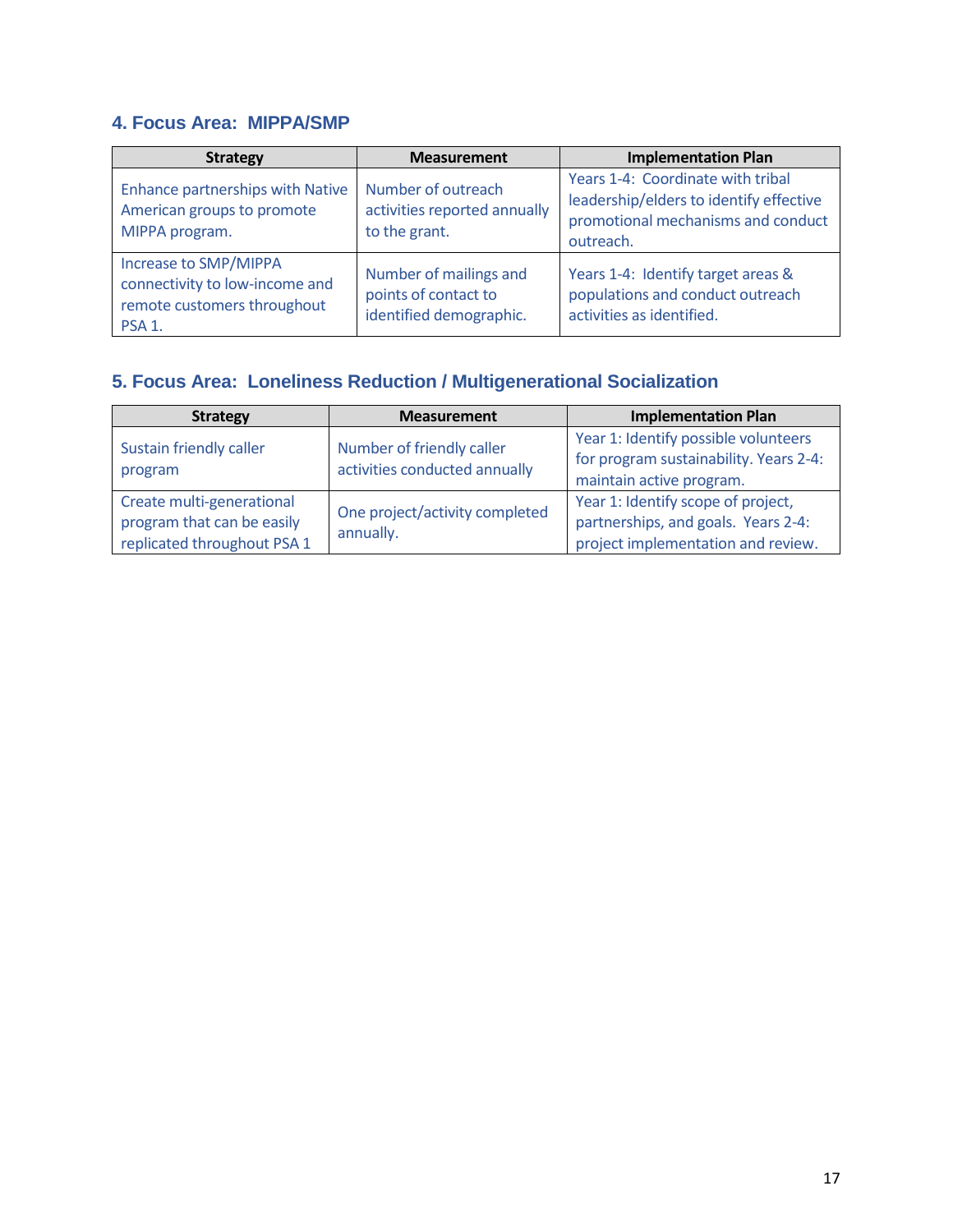### <span id="page-17-0"></span>**Targeted Programs: Preventing Institutionalization**

#### **Objectives:**

- To live as independently as possible
- To choose our own caregiver
- To provide caregiver training and resources

#### **1. Focus Area: Family Caregivers / Respite/ Grandparents raising grandchildren**

| <b>Strategy</b>                                                                                                                                                       | <b>Measurement</b>                                                          | <b>Implementation Plan</b>                                                           |
|-----------------------------------------------------------------------------------------------------------------------------------------------------------------------|-----------------------------------------------------------------------------|--------------------------------------------------------------------------------------|
| <b>Increase Consumer Direct</b><br>Respite in rural areas.                                                                                                            | Number of respite caregivers<br>living in rural areas.                      | Years 1-4: Annual review of<br>performance and continuous<br>improvement activities. |
| <b>Increase Consumer Direct</b><br>Respite in urban areas for<br>Alzheimer's/Dem related care<br>recipients, or for care recipients<br>who cannot be left unattended. | Number of respite caregivers in<br>urban areas who meet the<br>demographic. | Years 1-4: Annual review of<br>performance and continuous<br>improvement activities. |

#### **2. Focus Area: Transportation**

| <b>Strategy</b>                  | <b>Measurement</b>                  | <b>Implementation Plan</b>       |  |
|----------------------------------|-------------------------------------|----------------------------------|--|
| <b>Implement Consumer</b>        | <b>Consumer Directed</b>            | Year 1: Collaborate with ICOA.   |  |
| <b>Directed Transportation</b>   | <b>Transportation Pilot Program</b> | Years 1-4: Implement program and |  |
| Service as allowable.            | approved and launched.              | review performance annually.     |  |
|                                  |                                     | Years 1-4: Identify additional   |  |
| <b>Promote Transportation</b>    | Number of outreach/promotional      | provider resources/develop       |  |
| <b>Resources at Focal Points</b> | activities conducted.               | marketing materials & conduct    |  |
|                                  |                                     | activities.                      |  |

#### **3. Focus Area: Home Delivered Meals / NSIP**

| <b>Strategy</b>                                                                               | <b>Measurement</b>                                                              | <b>Implementation Plan</b>                                                                                       |
|-----------------------------------------------------------------------------------------------|---------------------------------------------------------------------------------|------------------------------------------------------------------------------------------------------------------|
| Identify HDM providers for those<br>in rural areas outside of senior<br>center delivery area. | Number of providers secured.                                                    | Years 1-4: Research viable<br>providers, develop contract(s),<br>offer services within available<br>budget.      |
| Improve overall quality of Home<br><b>Delivered Meals.</b>                                    | <b>Consumer survey responses</b><br>indicate 75% positive quality<br>assurance. | Years 1-4: Analyze consumer<br>survey results annually and<br>identify/disseminate<br>improvement interventions. |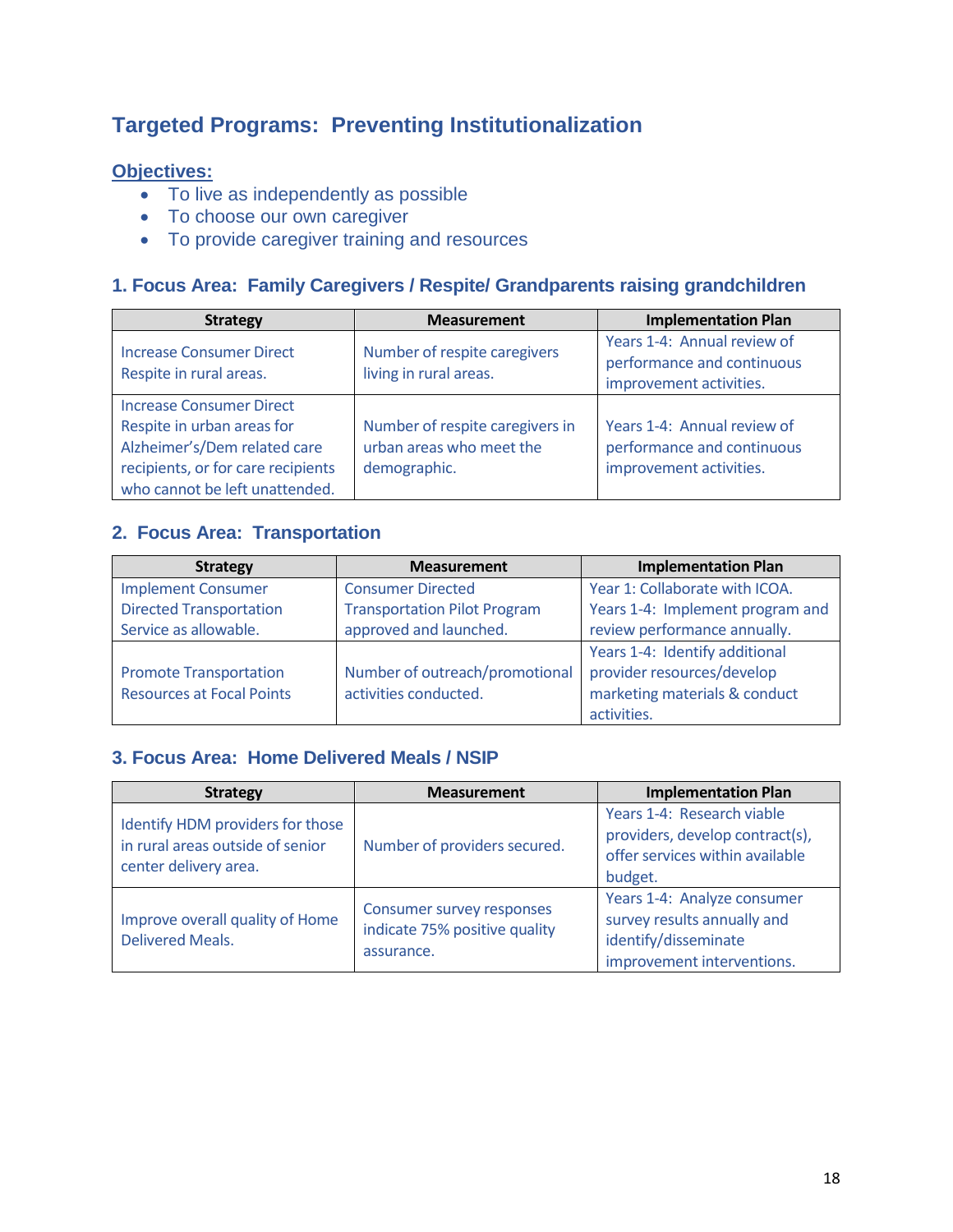### **4. Focus Area: Commodity Supplemental Food Program**

| <b>Strategy</b>                                                                                                      | <b>Measurement</b>                           | <b>Implementation Plan</b>                                                                                                  |
|----------------------------------------------------------------------------------------------------------------------|----------------------------------------------|-----------------------------------------------------------------------------------------------------------------------------|
| Support coordination of "all<br>staff" in-service trainings<br>between Senior Centers and<br><b>Idaho Food Banks</b> | Number of in-service trainings<br>delivered. | Year 1: Identify training needs<br>and delivery plan with<br>stakeholders.<br>Years 2-4: Implement in-service<br>trainings. |

### **5. Focus Area: Homemaker**

| <b>Strategy</b>                                                                                | <b>Measurement</b>                                                                       | <b>Implementation Plan</b>                                                                                                                                                                |  |
|------------------------------------------------------------------------------------------------|------------------------------------------------------------------------------------------|-------------------------------------------------------------------------------------------------------------------------------------------------------------------------------------------|--|
| Incorporate consumer-direct<br>services into menu of on-<br>going AAANI homemaker<br>services. | Number of consumers receiving<br>consumer direct homemaker<br>services.                  | Year 1: Incorporate ICOA standards<br>and establish PSA 1 deliverables.<br>Years 1-4: Implement program and<br>review program performance<br>annually.                                    |  |
| Generate rural community<br>awareness of service option.                                       | Number of consumers in rural<br>areas receiving consumer<br>directed homemaker services. | Year 1: Identify promotional avenues<br>and marketing strategies.<br>Years 1-4: conduct marketing<br>activities, review performance and<br>continuous improvement activities<br>annually. |  |

### **6. Focus Area: Dementia Capability**

| <b>Strategy</b>                                                | <b>Measurement</b>           | <b>Implementation Plan</b>                                      |  |
|----------------------------------------------------------------|------------------------------|-----------------------------------------------------------------|--|
| <b>Hold Community Forum on</b>                                 | Number of forums delivered.  | Year 1: Identify & collaborate<br>with community partners,      |  |
| ADRD.                                                          |                              | develop delivery plan. Years 2-4:<br>Conduct forums.            |  |
| Educate area partners on the<br><b>ICOA Dementia trainings</b> | Number of partners informed. | Years 1-4: Identify high-need<br>partners and conduct outreach. |  |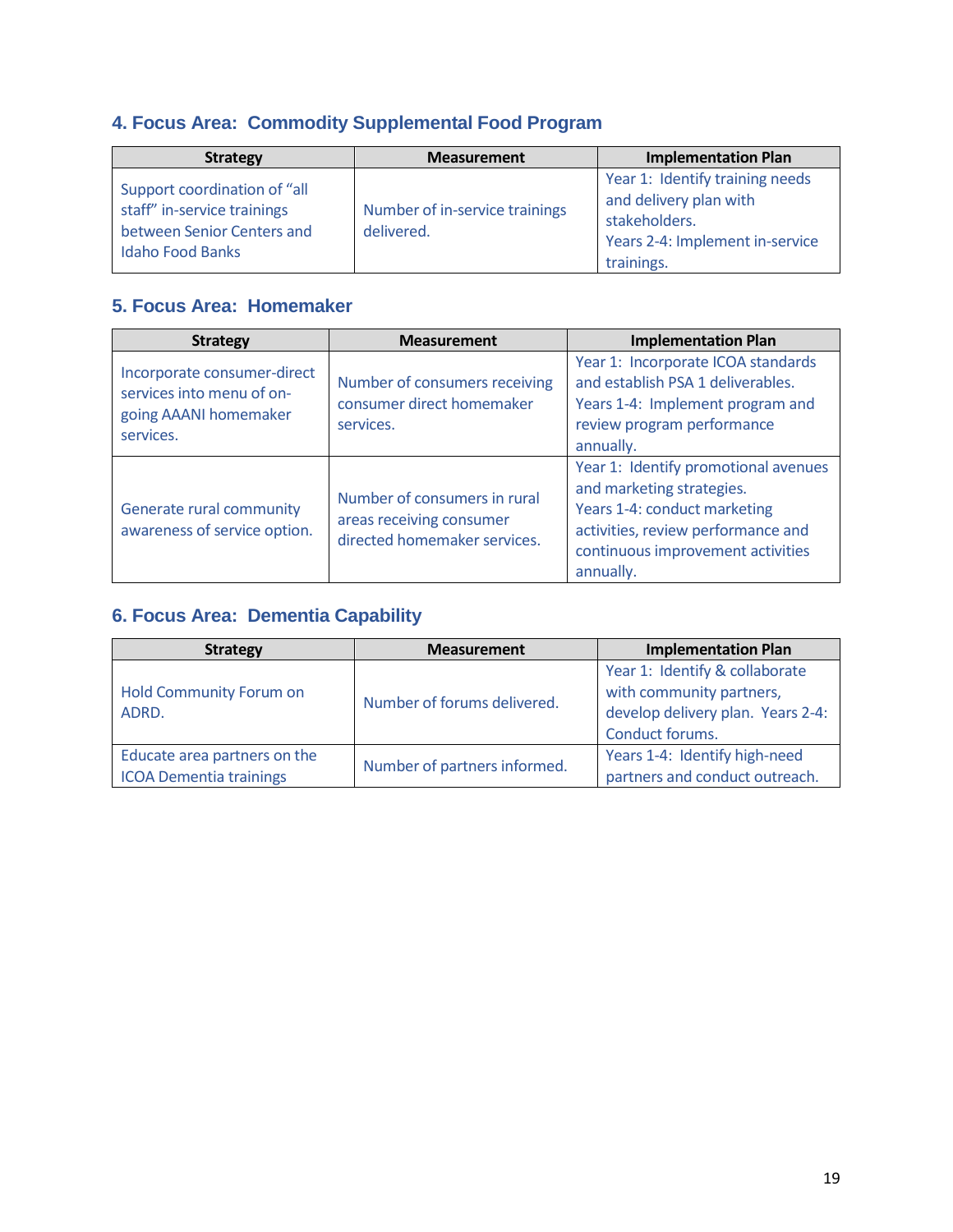# <span id="page-19-0"></span>**Crisis Programs: Preserving Rights and Safety**

#### **Objectives:**

- To live without abuse, neglect, and exploitation
- To live with dignity
- To make our own choices

#### **1. Focus Area: Elder Rights and Legal Assistance**

| <b>Strategy</b>                                                                               | <b>Measurement</b>                                                       | <b>Implementation Plan</b>                                                                                                                     |
|-----------------------------------------------------------------------------------------------|--------------------------------------------------------------------------|------------------------------------------------------------------------------------------------------------------------------------------------|
| <b>Community Education on APS</b><br>policies and function.                                   | Number of presentations<br>throughout PSA 1.                             | Year 1: Identify partner awareness gaps,<br>customize presentations accordingly.<br>Years 1-4: Deliver training sessions<br>annually.          |
| Promote legal risk detector tool<br>on website and social media.                              | Number of legal risk<br>detector tool referrals in<br>PSA <sub>1</sub> . | Years 1-4: Continued education and<br>staff awareness of use and referral to<br>risk detector tool through routine staff<br>meetings.          |
| Expand the use of preventative<br>programs (Focused Care<br>Coordination & Intervention Aid). | Number of individuals<br>served on FCC &<br>Intervention Aid.            | Year 1: Establish program baselines.<br>Years 1-4: Annual review of performance<br>measurements/identify continuous<br>improvement activities. |

#### **2. Focus Area: Ombudsman**

| <b>Strategy</b>                                      | <b>Measurement</b>                                                     | <b>Implementation Plan</b>                                                                                                                                   |
|------------------------------------------------------|------------------------------------------------------------------------|--------------------------------------------------------------------------------------------------------------------------------------------------------------|
| Recruitment of volunteers.                           | Number of volunteers<br>secured.                                       | Year 1: Establish recruitment strategy.<br>Years 1-4 implement recruitment activities<br>and review of performance annually.                                 |
| <b>Community Education on</b><br>Ombudsman function. | Number of presentations<br>delivered to targeted<br>agencies & groups. | Year 1: Identify agencies in need and<br>various populations to target, customize<br>educational materials. Years 1-4: Conduct<br>educational presentations. |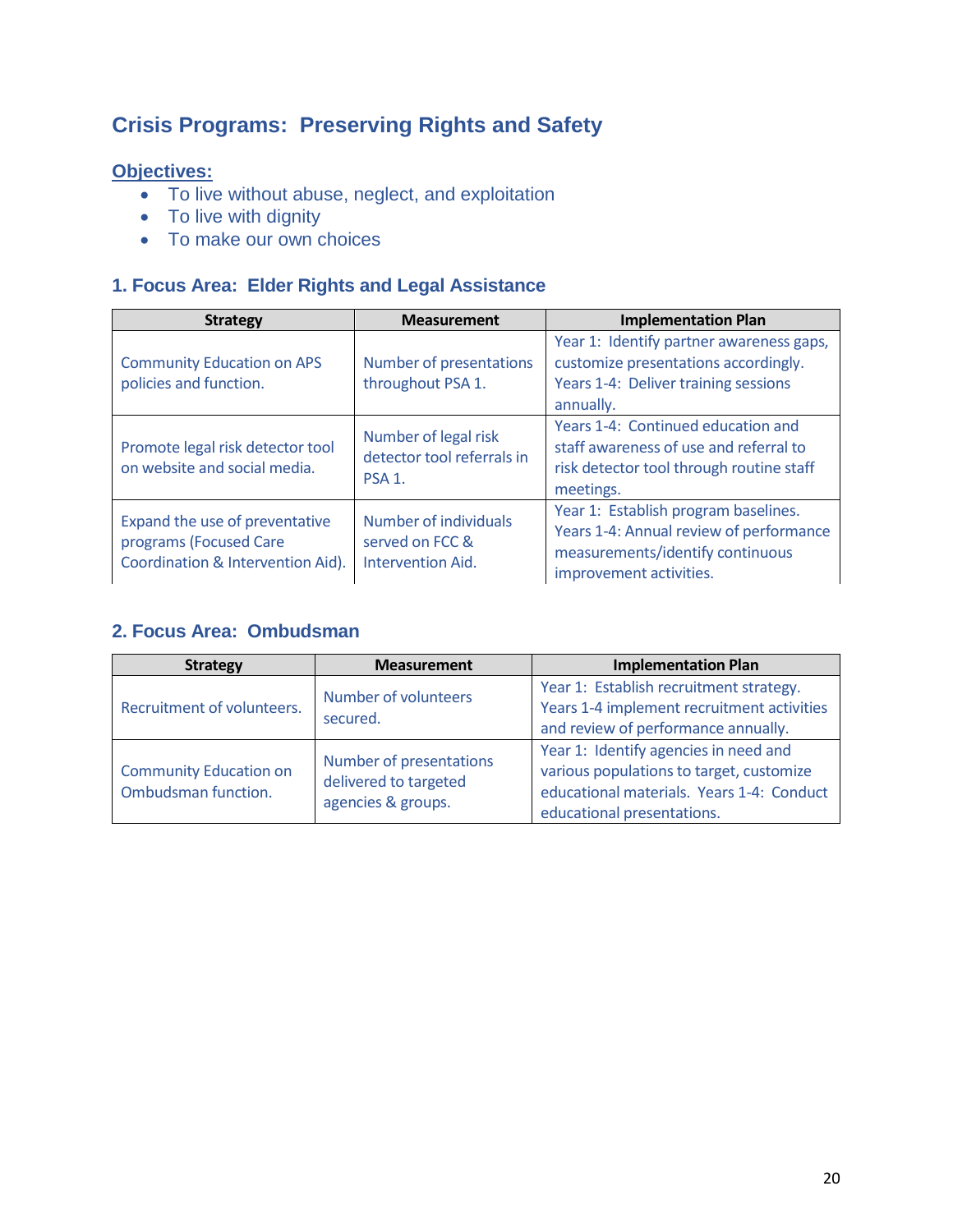# <span id="page-20-0"></span>**Section 5: Plan Execution**

# **Area Agency on Aging of North Idaho Organizational Chart**

<span id="page-20-1"></span>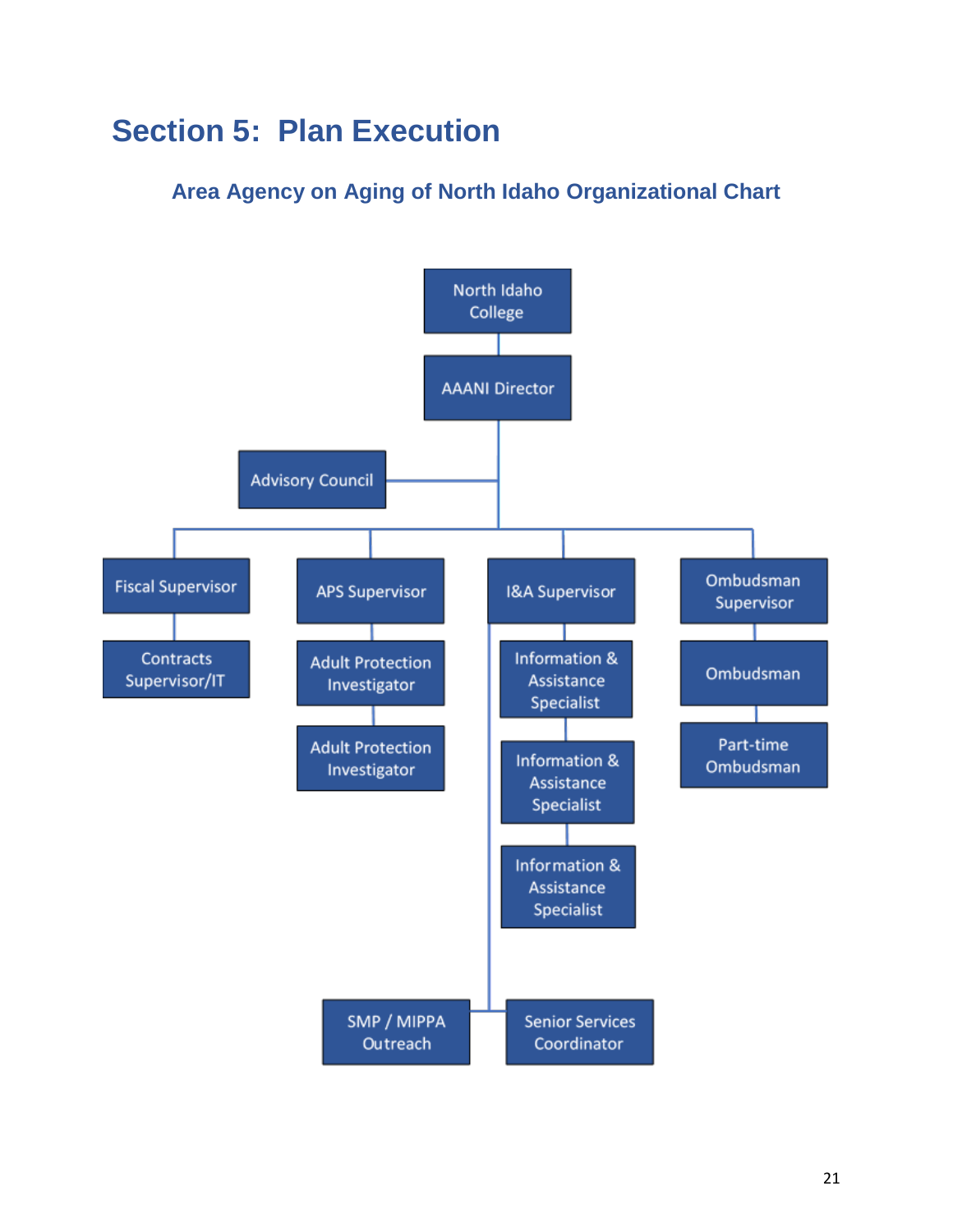# <span id="page-21-0"></span>**Area Plan Implementation:**

| <b>Initiative/Assignment</b>                                                                                                                                    | <b>Responsibility</b>                                        |  |  |
|-----------------------------------------------------------------------------------------------------------------------------------------------------------------|--------------------------------------------------------------|--|--|
| <b>Information and Assistance Services and Aging &amp; Disability Resource Center (ADRC)</b>                                                                    |                                                              |  |  |
| • Provide targeted outreach to health care providers in counties with<br>the highest rate of individuals over the age of 75.                                    | <b>I&amp;A Department</b>                                    |  |  |
| • Education to the community on regional aging services.                                                                                                        | <b>I&amp;A Department</b>                                    |  |  |
| <b>Congregate Meals</b>                                                                                                                                         |                                                              |  |  |
| • Improve overall quality of congregate meals.                                                                                                                  | <b>Contracts Supervisor</b>                                  |  |  |
| • Coordinate an all-site promotional campaign for Senior Nutrition<br>Month.                                                                                    | <b>Contracts Supervisor</b>                                  |  |  |
| <b>Health Promotions</b>                                                                                                                                        |                                                              |  |  |
| • Expand Fit & Fall classes, placing emphasis on its relevance to aging<br>in place.                                                                            | I&A Supervisor /<br><b>AAANI Director</b>                    |  |  |
| • Expand facilitation capacity for Mind-Over Matter: Healthy Bowels,<br><b>Healthy Bladder Class.</b>                                                           | I&A Supervisor /<br><b>AAANI Director</b>                    |  |  |
| MIPPA/SMP                                                                                                                                                       |                                                              |  |  |
| • Enhance partnership with Native American groups to promote<br>MIPPA program.                                                                                  | <b>SMP/MIPPA Outreach</b>                                    |  |  |
| • Increase to SMP/MIPPA connectivity to low-income and remote<br>customers throughout PSA 1.                                                                    | <b>SMP/MIPPA Outreach</b>                                    |  |  |
| <b>Loneliness Reduction / Multigenerational Socialization</b>                                                                                                   |                                                              |  |  |
| • Sustain friendly caller program.                                                                                                                              | <b>I&amp;A Supervisor</b>                                    |  |  |
| • Create multi-generational program that can be easily replicated<br>throughout PSA 1.                                                                          | <b>Ombudsman Department</b>                                  |  |  |
| <b>Family Caregivers / Respite/ Grandparents raising grandchildren</b>                                                                                          |                                                              |  |  |
| • Increase Consumer Direct Respite in rural areas                                                                                                               | <b>Senior Services Coordinator</b>                           |  |  |
| • Increase Consumer Direct Respite in urban areas for<br>Alzheimer's/Dementia related care recipients, or for care recipients<br>who cannot be left unattended. | <b>Senior Services Coordinator</b>                           |  |  |
| <b>Transportation</b>                                                                                                                                           |                                                              |  |  |
| • Implement Consumer Directed Transportation Service as allowable.                                                                                              | <b>Senior Services Coordinator</b>                           |  |  |
| • Promote Transportation Resources at focal points.                                                                                                             | Senior Services Coordinator /<br><b>Contracts Supervisor</b> |  |  |
| <b>Home Delivered Meals / NSIP</b>                                                                                                                              |                                                              |  |  |
| • Identify Home Delivered Meals providers for those in rural areas<br>outside Senior Center delivery area.                                                      | <b>I&amp;A Supervisor</b>                                    |  |  |
| • Improve overall quality of Home Delivered Meals.                                                                                                              | <b>Contracts Supervisor</b>                                  |  |  |
| <b>Commodity Supplemental Food Program</b>                                                                                                                      |                                                              |  |  |
| • Support coordination of "all staff" in-service trainings between<br>Senior Centers and Idaho Food Banks.                                                      | <b>Contracts Supervisor</b>                                  |  |  |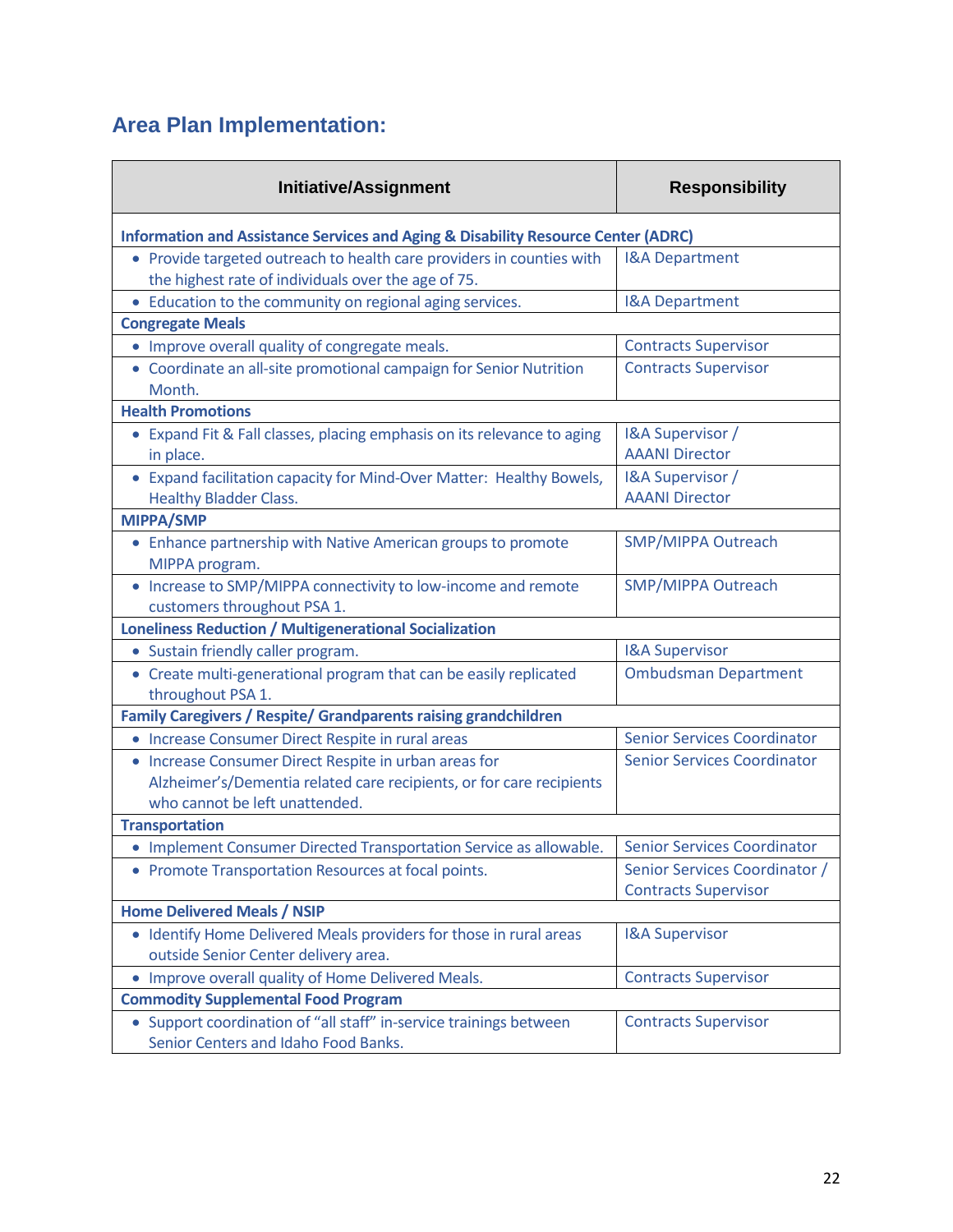| Initiative                                                                    | <b>Responsibility</b>                                      |
|-------------------------------------------------------------------------------|------------------------------------------------------------|
| <b>Homemaker</b>                                                              |                                                            |
| Incorporate consumer-direct as an on-going service for homemaker<br>services. | Senior Services Coordinator /<br><b>I&amp;A Supervisor</b> |
| • Generate community awareness of consumer directed service<br>option.        | Senior Services Coordinator /<br><b>I&amp;A Supervisor</b> |
| <b>Dementia Capability</b>                                                    |                                                            |
| • Hold Community Forum on Alzheimer's Disease and Related<br>Dementias.       | AAANI Director /<br><b>Senior Services Coordinator</b>     |
| • Educate area partners on the ICOA Dementia trainings.                       | <b>All Staff</b>                                           |
| <b>Elder Rights and Legal Assistance</b>                                      |                                                            |
| • Community Education on APS policies and function.                           | APS Staff /<br><b>AAANI Director</b>                       |
| • Promote legal risk detector tool on website and social media.               | All staff                                                  |
| Expand the use of preventative programs (Focused Care                         | APS Staff/                                                 |
| Coordination & Intervention Aid).                                             | <b>AAANI Director</b>                                      |
| <b>Ombudsman</b>                                                              |                                                            |
| • Recruitment of volunteers.                                                  | <b>Ombudsman Staff</b>                                     |
| Community Education on Ombudsman function.<br>$\bullet$                       | <b>Ombudsman Staff</b>                                     |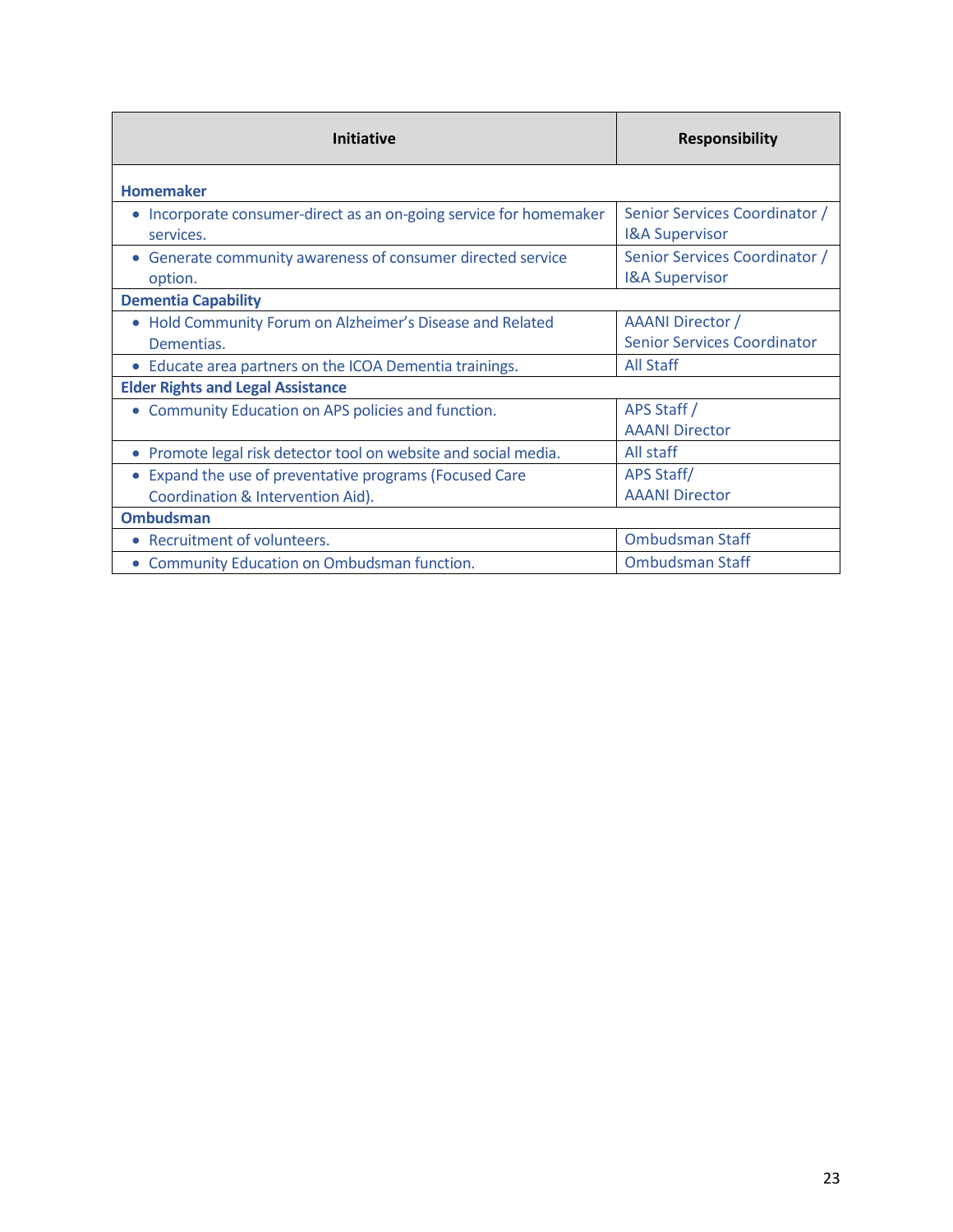# <span id="page-23-0"></span>**Section 6: Continuous Quality**

### <span id="page-23-1"></span>**Data Integrity Plan:**

AAANI has established a process to ensure data is reviewed periodically to ensure data is being entered properly. AAANI staff are well versed in methods to query and interpret reports. Reports are reviewed on a quarterly basis to gage progress and to ensure consistency of data entry. AAANI's main data system of record is GetCare, and is supplemented by internal tracking methods.

| Program                             | System                        | <b>Responsibility</b>              |  |
|-------------------------------------|-------------------------------|------------------------------------|--|
| <b>Information &amp; Assistance</b> | GetCare; internal reports     | <b>I&amp;A Supervisor</b>          |  |
| <b>Nutrition</b>                    | GetCare; internal reports     | Contracts Supervisor /             |  |
|                                     |                               | <b>Fiscal Supervisor</b>           |  |
| <b>Health Promotions</b>            | GetCare; Workshop Wizard      | <b>I&amp;A Supervisor</b>          |  |
| MIPPA/SMP                           | GetCare; MIPPA Report, Social | <b>Program Manager</b>             |  |
|                                     | <b>Media Platforms</b>        |                                    |  |
| <b>Loneliness Reduction</b>         | GetCare                       | <b>I&amp;A Supervisor</b>          |  |
| Transportation                      | GetCare                       | <b>Contracts Supervisor</b>        |  |
| <b>Commodity Supplemental Food</b>  | <b>Social Media</b>           | <b>Contracts Supervisor</b>        |  |
| Program                             |                               |                                    |  |
| Homemaker                           | GetCare; internal reports     | <b>I&amp;A Supervisor</b>          |  |
| <b>Adult Protection</b>             | GetCare; internal reports     | <b>Adult Protection Supervisor</b> |  |
| Ombudsman                           | GetCare                       | <b>Ombudsman Supervisor</b>        |  |

### <span id="page-23-2"></span>**Quality Plan:**

**Monitoring Progress:** AAANI will utilize the following indicators to track and monitor Area Plan performance. Progress will be determined by the measurements identified in the Area Implementation Plan section. Reports will include the following indicators across the various strategies as a method of tracking performance and identifying opportunities for improvement.

- Pending: Strategy not yet started, timeline to implement
- In Progress: Strategy started, report milestones and key dates
- Completed: Date of strategy completion, identified measurements
- Barriers to Implementation: Report barriers and/or recommendations for improvements.

**Leadership Meetings:** As part of our commitment to quality service and continuous improvement, AAANI will have monthly supervisor/leadership meetings in which progress across the various strategies will be reported including; progress & performance, barriers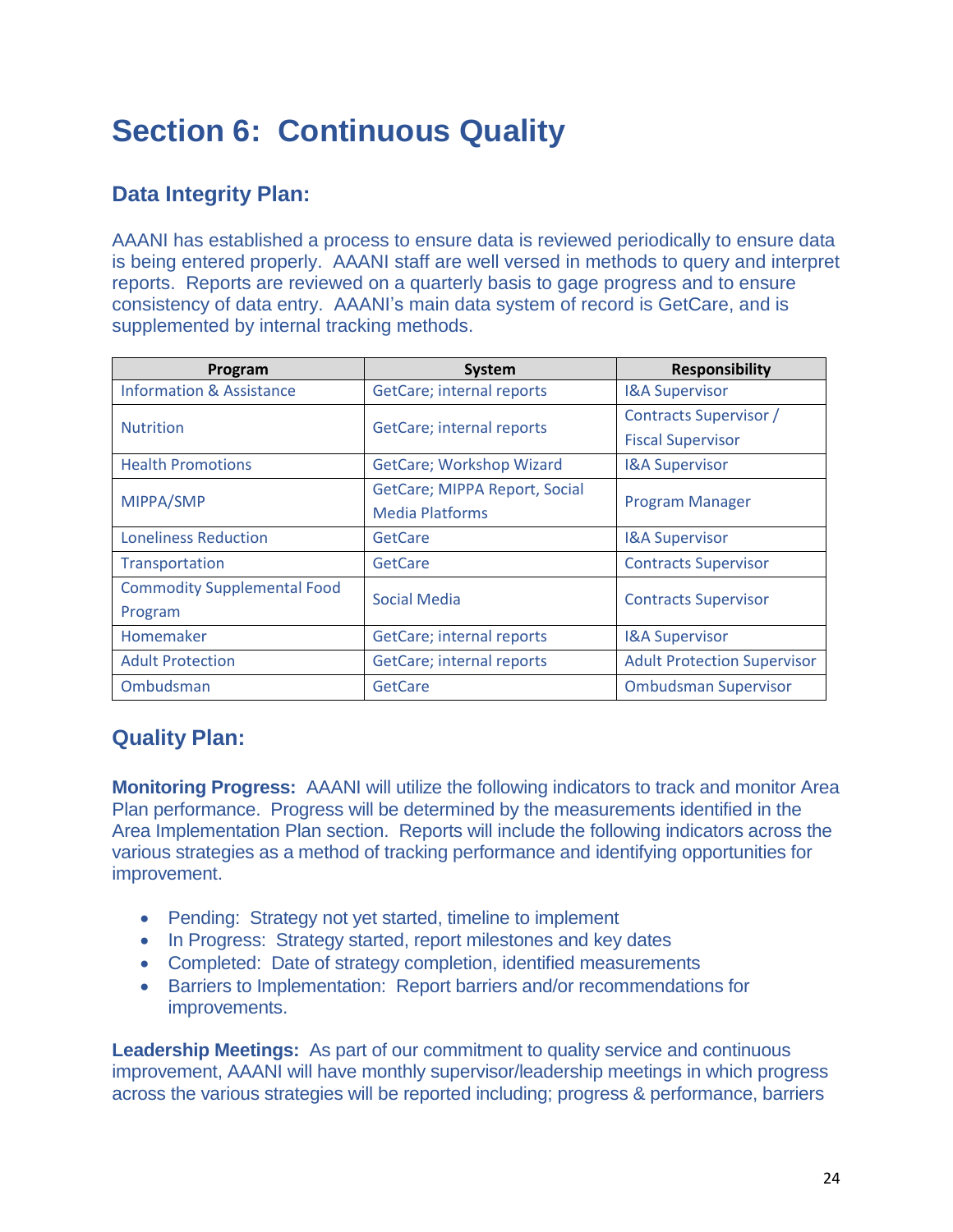experienced, best practices realized and proposed adjustments/improvements needed to accomplish objectives set forth by the Area Plan. Leadership staff will have performance measures included in their yearly plans and will have an annual, internal performance review tied to their plan.

**Reporting:** AAANI produces the following, periodic reports as a method to document and evaluate progress and performance across the Area Plan strategies.

- AAANI Advisory Council Reports: AAANI Director will provide council with an Area Plan semi-annual report. The council will have the opportunity to provide feedback and recommendations. The council will be utilized to approve annual updates and changes.
- ICOA Commissioners Report: Area Plan strategy progress and updates will be provided during ICOA commissioners meetings. An initial report will be provided to the regional commissioner for PSA 1 with the opportunity to provide feedback and recommendations for improvements.
- Area Plan Updates: An annual report as prescribed by ICOA will be submitted for review.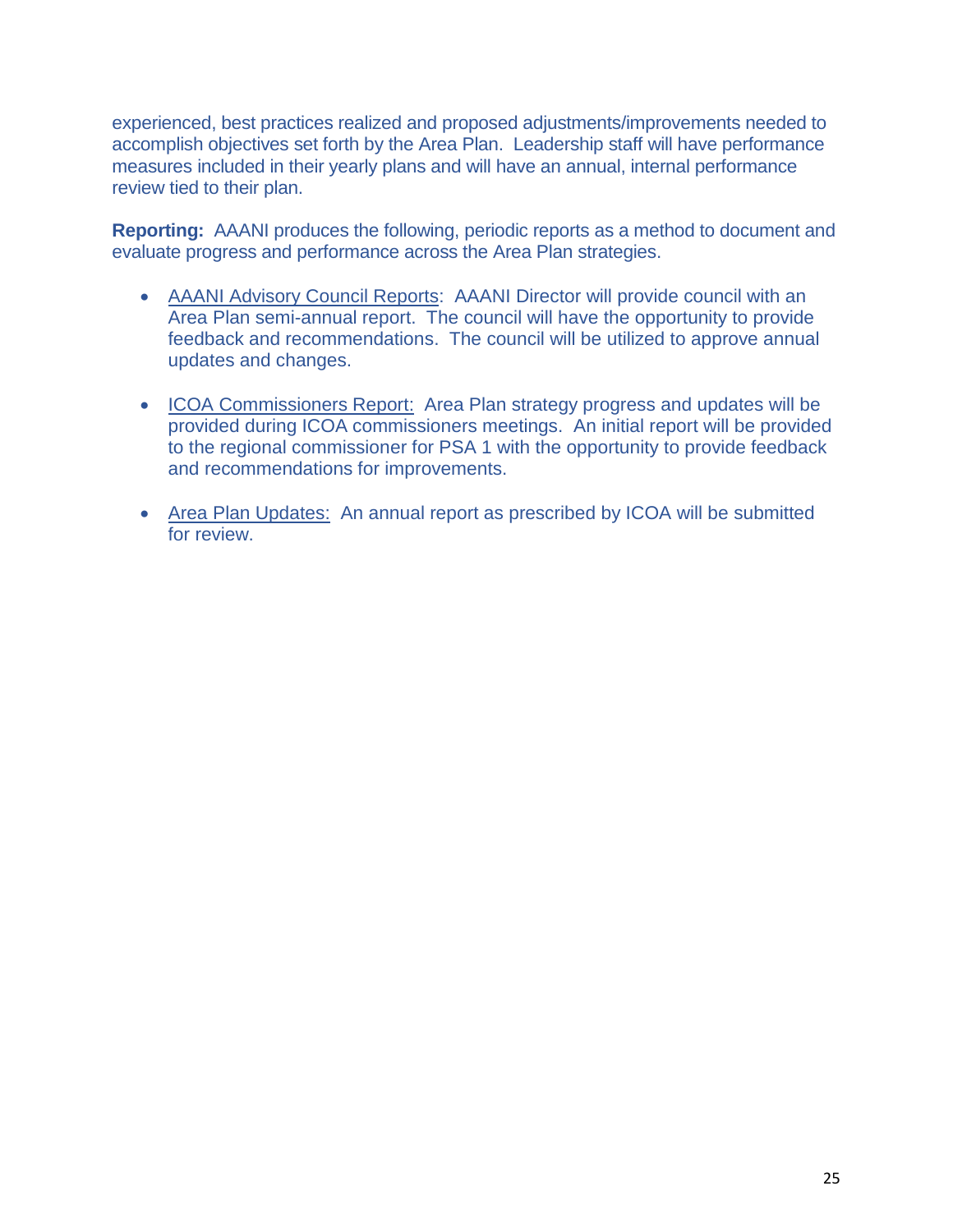# <span id="page-25-0"></span>**Attestation of Compliance Signature Page**

The Area Plan on Aging is hereby submitted for Planning and Service Area 1 for the period Fiscal Year 2021 through Fiscal Year 2024. We acknowledge and assume full authority to develop and administer the Area Plan in accordance with Older Americans Act, as amended during the period identified, and related State rules and regulations. In accepting this authority, we assume major responsibility to develop and administer this Area Plan for a comprehensive and coordinated system of services and to serve as the advocate and focal point for older people in our planning and service area

#### **By our signatures we further attest:**

We have read and understand the AAA obligations and responsibilities required to meet the Sec. 306 of the OAA.

We have developed a plan to serve older individuals who have greatest economic need, individuals who have greatest social need, individuals at risk for institutional placement and respond to the requirements of Sec. 306 of the OAA.

The AAA will comply with OAA rules and regulations through:

- AAA submission and ICOA approval of this Plan and all attachments.
- AAA submission and ICOA approved budget.
- AAA submission of records required to verify compliance including contracts, forms, and other documents as requested by ICOA.
- Fidelity to ICOA published manuals, policies, official guidance and education.

The AAA has systems and processes in place to ensure ongoing compliance throughout the plan timeframe. The AAA will commit to data integrity and quality to ensure OAA service delivery is accurately tracked and monitored in fulfillment of this plan.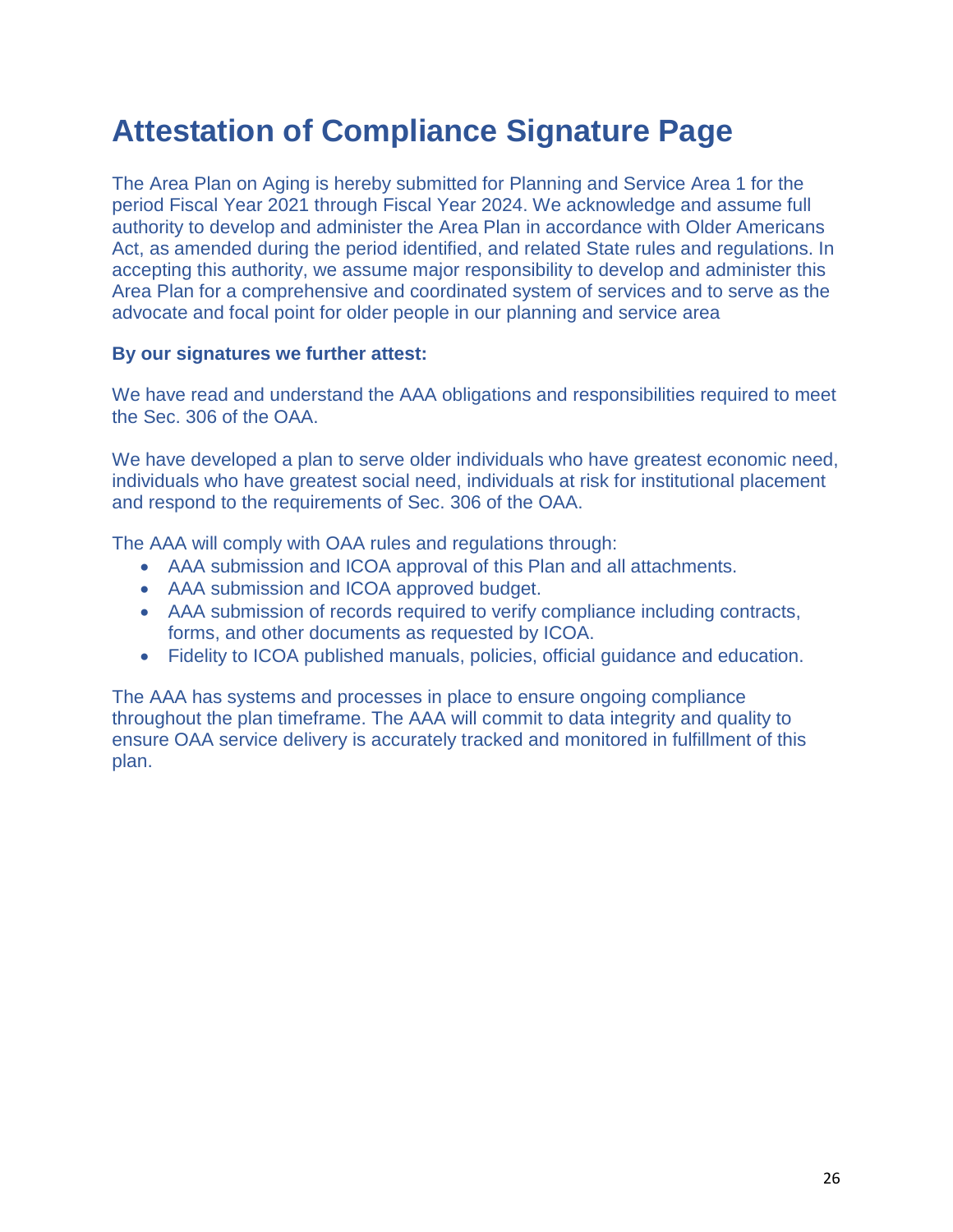**Representative from Parent Organization:**

Type Name Here Date Type Title Here Type Organization Here

### **Representative from the Area Agency on Aging:**

Type Name Here Date Type Title Here Type Organization Here

### **Representative from the Advisory Council:**

| <b>Type Name Here</b>         | Date |
|-------------------------------|------|
| <b>Type Title Here</b>        |      |
| <b>Type Organization Here</b> |      |

**Appointed Commissioner:**

Type Name Here Date Type Title Here Type Organization Here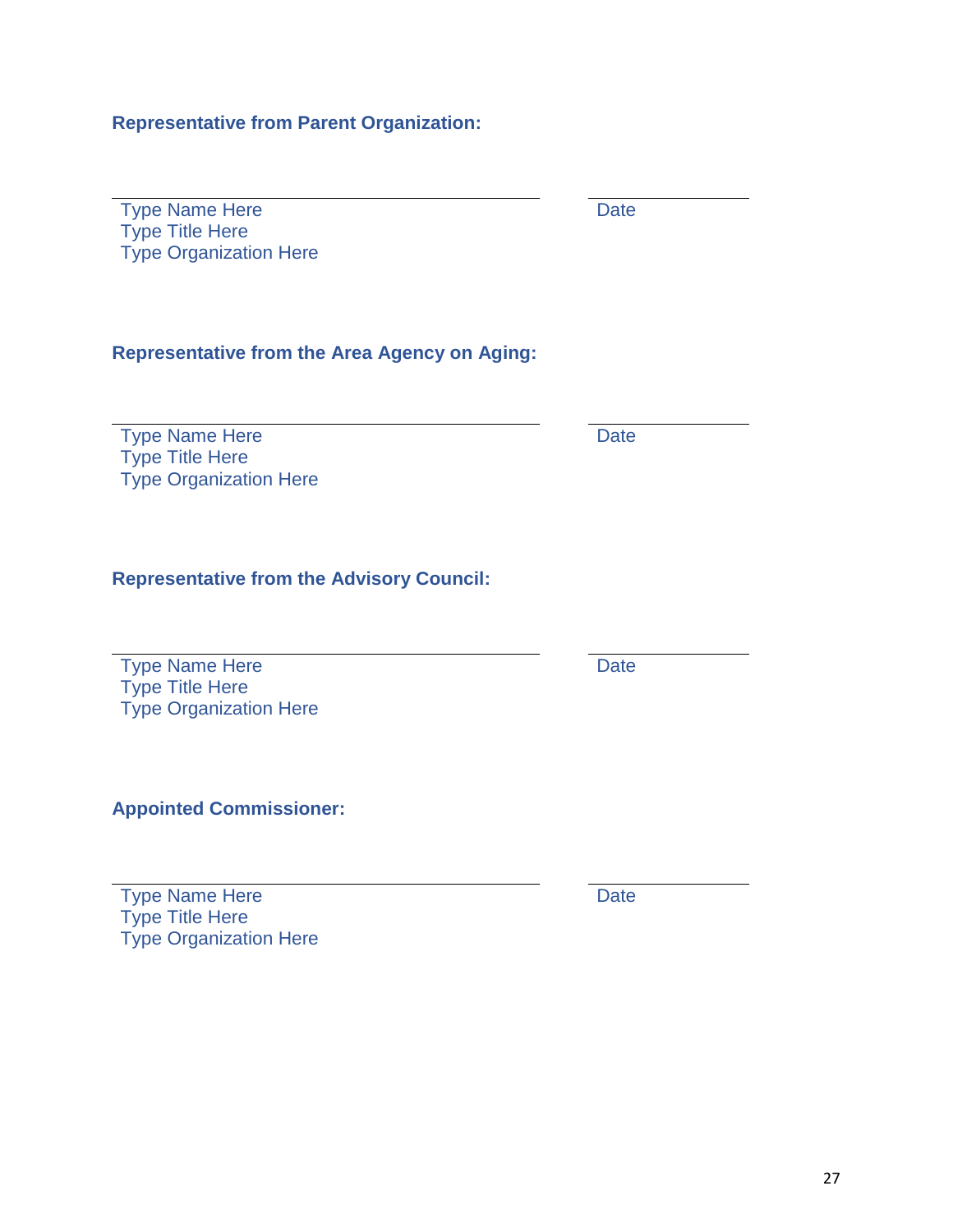# **ATTACHMENTS**

<span id="page-27-0"></span>**Senior Services Plan Area 1 Attachments A-D**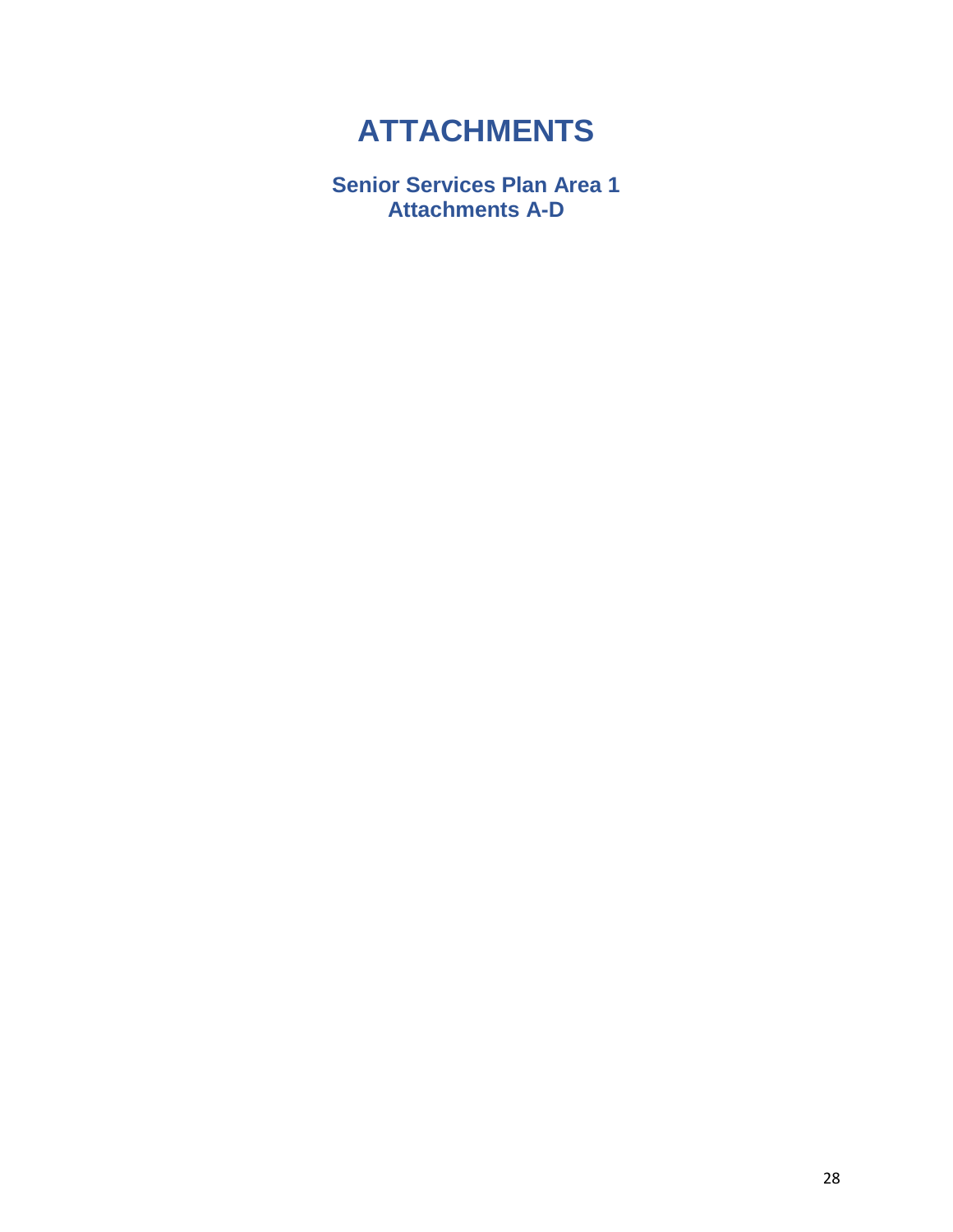### **Attachment A: Census Reports**

| Year | <b>Total 60+ Population</b> | <b>Number 65+ Living in Poverty</b> | 60+ Rural Counties | <b>Total 60+ Racial Minority</b> |
|------|-----------------------------|-------------------------------------|--------------------|----------------------------------|
| 2016 | 61,615                      | 3.069                               | 23,736             | 2,471                            |
| 2017 | 64.483                      | 2.935                               | 24.677             | 2,652                            |
| 2018 | 67,151                      | 3,387                               | 25,661             | 2,887                            |
| 2019 | 69,987                      | 3,357                               | 26,658             | 3,182                            |
| 2020 | 73,229                      | 3,510                               | 27,770             | 3,427                            |

<span id="page-28-0"></span>





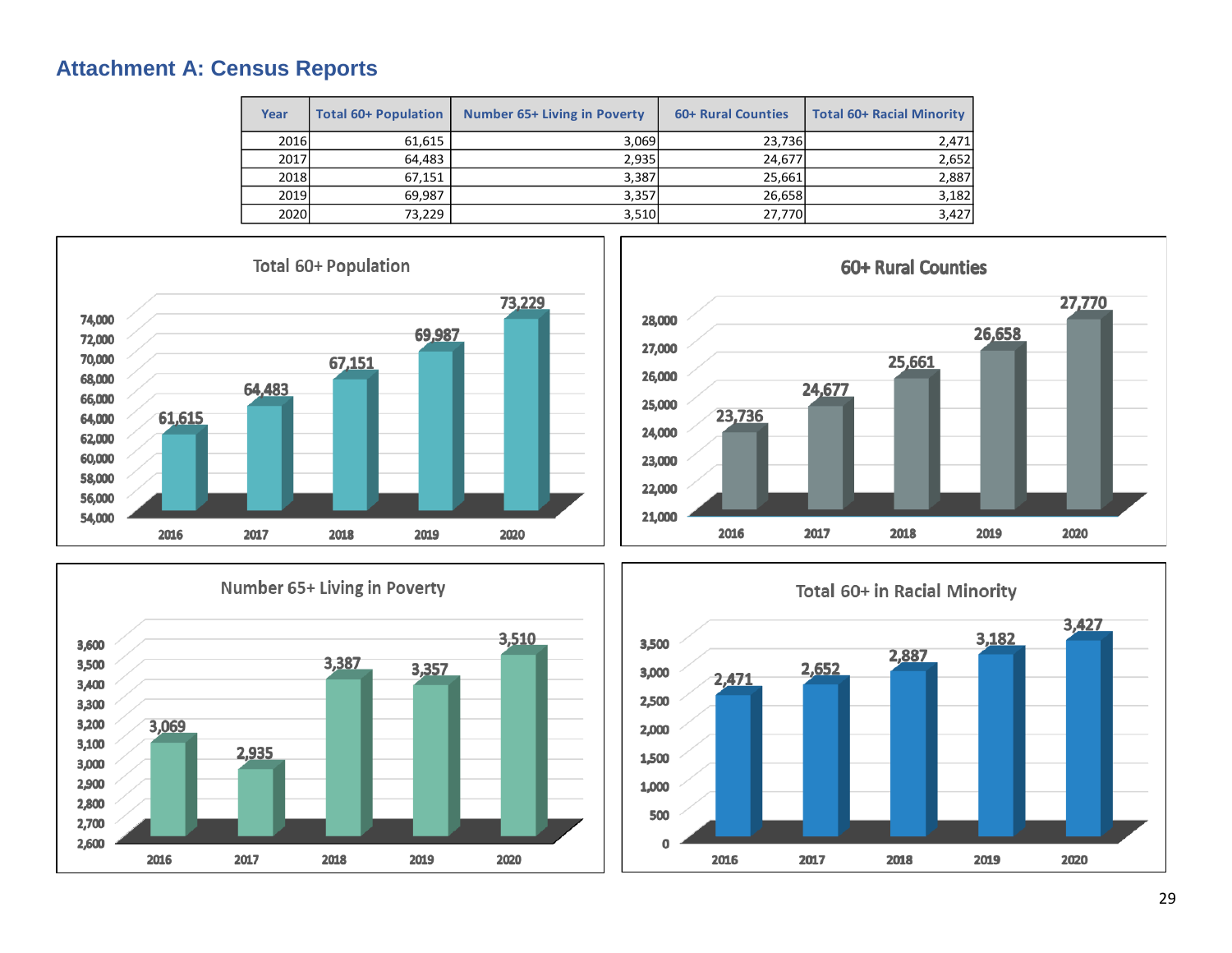# **Attachment B: Combined SWOT Analysis**

<span id="page-29-0"></span>

| <b>COMBINED SWOT ANALYSIS</b><br><b>AAANI Staff &amp; Advisory Council</b>  |                                                                                                                                            |                                                                                                                                                              |                                                                                                                                                                                                                                                        |                                                                                                                                                     |  |  |  |  |
|-----------------------------------------------------------------------------|--------------------------------------------------------------------------------------------------------------------------------------------|--------------------------------------------------------------------------------------------------------------------------------------------------------------|--------------------------------------------------------------------------------------------------------------------------------------------------------------------------------------------------------------------------------------------------------|-----------------------------------------------------------------------------------------------------------------------------------------------------|--|--|--|--|
|                                                                             | <b>Internal Influences</b>                                                                                                                 |                                                                                                                                                              | <b>External Influences</b>                                                                                                                                                                                                                             |                                                                                                                                                     |  |  |  |  |
|                                                                             | <b>Strengths</b>                                                                                                                           | <b>Weaknesses</b>                                                                                                                                            | <b>Opportunities</b>                                                                                                                                                                                                                                   | <b>Threats</b>                                                                                                                                      |  |  |  |  |
| <b>Staff</b>                                                                | • Knowledgeable staff<br>• Ingenuity of staff<br>• Team collaboration<br>• Majority are over 60                                            | • Staff pay                                                                                                                                                  | • Newly engaged partnerships<br>• Program development<br>• Consumer directed services<br>• Think outside the box philosophy                                                                                                                            | • Area population growth<br>• COVID-19 Pandemic<br>impacts<br>• Limited funding                                                                     |  |  |  |  |
| Universal<br>Stakeholders:<br><b>Helping Seniors</b><br><b>Stay Healthy</b> | • Senior Centers Partnership<br>• Resource for information<br>• AAANI Community<br>partnerships<br>• Devoted staff<br>$\bullet$ Fit & Fall | • Senior Center stigma<br>• Senior Center staff<br>turnover<br>• Loss of fundraising<br>during the pandemic<br>• APS system (lack of<br>community knowledge) | • Innovative ways to provide<br>outreach<br>• Enhance partnerships<br>• Increase in population<br>• Promote fundraising for specific<br>programs<br>• Expand Fit & Fall programs (faith-<br>based organizations)<br>• Habitat for Humanity partnership | • Complacency<br>• Poor communication with<br>partners<br>• Increase in population                                                                  |  |  |  |  |
| Targeted<br>Stakeholders:<br>Preventing<br>Institutionalization             | • Innovative approaches to<br>transportation and other<br>programs<br>• Implementing consumer<br>direct services                           | • Low transportation<br>provider<br>reimbursement<br>• Lack of caregiver<br>program development<br>• Lack of medical<br>transportation<br>providers          | • Coordinate transportation<br>programs<br>• Leverage technology<br>• Collaborate with other<br>organizations to serve Hispanics<br>• Consumer directed services                                                                                       | • Limited funding<br>• Uncertainty of the COVID-<br>19 Pandemic impacts<br>• Volunteering is on the<br>decline<br>• Limited translated<br>materials |  |  |  |  |
| Crisis<br>Stakeholders:<br><b>Preserving Rights</b><br>& Safety             | • Collaboration with other<br>organizations<br>• Devoted staff<br>• Focused Care Coordination<br>• Reporting systems                       | • Staff retention<br>• Lack of information on<br>Powers of Attorney<br>• Interpretation of rules<br>and regulations                                          | • Additional funding<br>• Partnerships<br>• Marketing potential<br>• New evaluation tools                                                                                                                                                              | • Growing population<br>• Siloed systems<br>• Lack of Guardianships                                                                                 |  |  |  |  |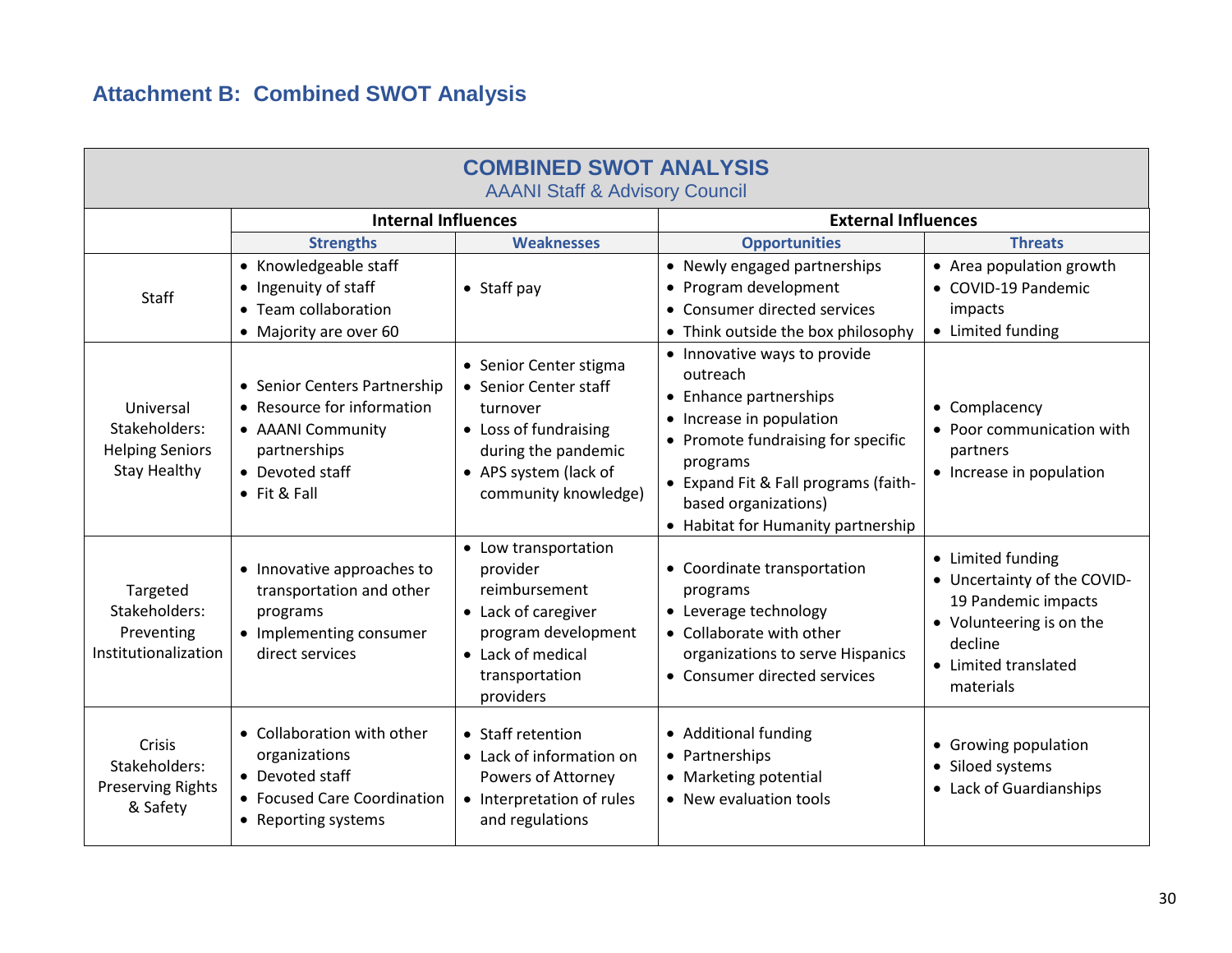# **Attachment C: Senior Centers SWOT Analysis**

| <b>Senior Center SWOT Analysis - 2020-2021</b>                 |                                                                                          |                                                                                   |                                                                        |                                                                             |                                                                                     |  |  |
|----------------------------------------------------------------|------------------------------------------------------------------------------------------|-----------------------------------------------------------------------------------|------------------------------------------------------------------------|-----------------------------------------------------------------------------|-------------------------------------------------------------------------------------|--|--|
| What has gone well<br>during the Pandemic<br>for your agency   | What has been the greatest<br>challenge during the<br><b>Pandemic</b>                    | What are some gaps in<br>services that were<br>highlighted during the<br>Pandemic | What can you do to be<br>prepared for future<br>Pandemics/emergencies? | <b>How can AAANI better</b><br>coordinate with you<br>to assist with needs? | <b>Other Suggestions</b>                                                            |  |  |
| The to-go curbside<br>meals are going well                     | Extra expenses such as the 'to-<br>go' meal cartons or costs<br>associated with cleaning | Finding to-go cartons                                                             | Utilize the newspaper or<br>social media to advertise                  | Feel like coordination<br>with AAANI is going<br>well                       | Discussion on grant<br>opportunities                                                |  |  |
| Drive-through option is<br>keeping seniors safe<br>and fed     | Keeping everyone safe                                                                    | The need for grant writing                                                        | <b>Grant writing</b>                                                   | We need a new freezer<br>& flooring                                         | The Spirit Lake Police<br>Dept is helping with<br>friendly caller program           |  |  |
| Thankfully we have a<br>low rent payment                       | Cleaning everything                                                                      | Stopping Bingo & realizing<br>what a huge funding source<br>it is                 | Being vigilant with<br>signage                                         | The cost of food<br>cartons                                                 | One of our ministry<br>programs is helping<br>with grocery shopping<br>for seniors  |  |  |
| People have offered to<br>volunteer                            | Volunteers getting sick                                                                  | Maintaining 6-foot<br>distancing requirements in<br>congregate area is difficult  | Stocking up on dry goods<br>that won't go bad                          | Grant coordination                                                          | Curbside meals may be<br>the only contact some<br>of these seniors have all<br>week |  |  |
| We have received more<br>donations                             | Limiting the number of seniors<br>allowed in the building                                |                                                                                   | Putting a plan in place for<br>meals if kitchen staff get<br>sick      |                                                                             | During the closure we<br>were able to declutter<br>and paint                        |  |  |
| Our outreach team has<br>called everyone to ask<br>about needs | Seniors being isolated                                                                   |                                                                                   |                                                                        |                                                                             |                                                                                     |  |  |
| The extra money from<br>AAA has been very<br>helpful           | Finding fresh vegetables                                                                 |                                                                                   |                                                                        |                                                                             |                                                                                     |  |  |
|                                                                | Vehicle maintenance                                                                      |                                                                                   |                                                                        |                                                                             |                                                                                     |  |  |
|                                                                | Getting volunteers                                                                       |                                                                                   |                                                                        |                                                                             |                                                                                     |  |  |
|                                                                | Lack of networking with large,<br>local groups                                           |                                                                                   |                                                                        |                                                                             |                                                                                     |  |  |
|                                                                | Keeping cooks                                                                            |                                                                                   |                                                                        |                                                                             |                                                                                     |  |  |
|                                                                | Deciding when we could safely<br>open back up for congregate<br>meals                    |                                                                                   |                                                                        |                                                                             |                                                                                     |  |  |